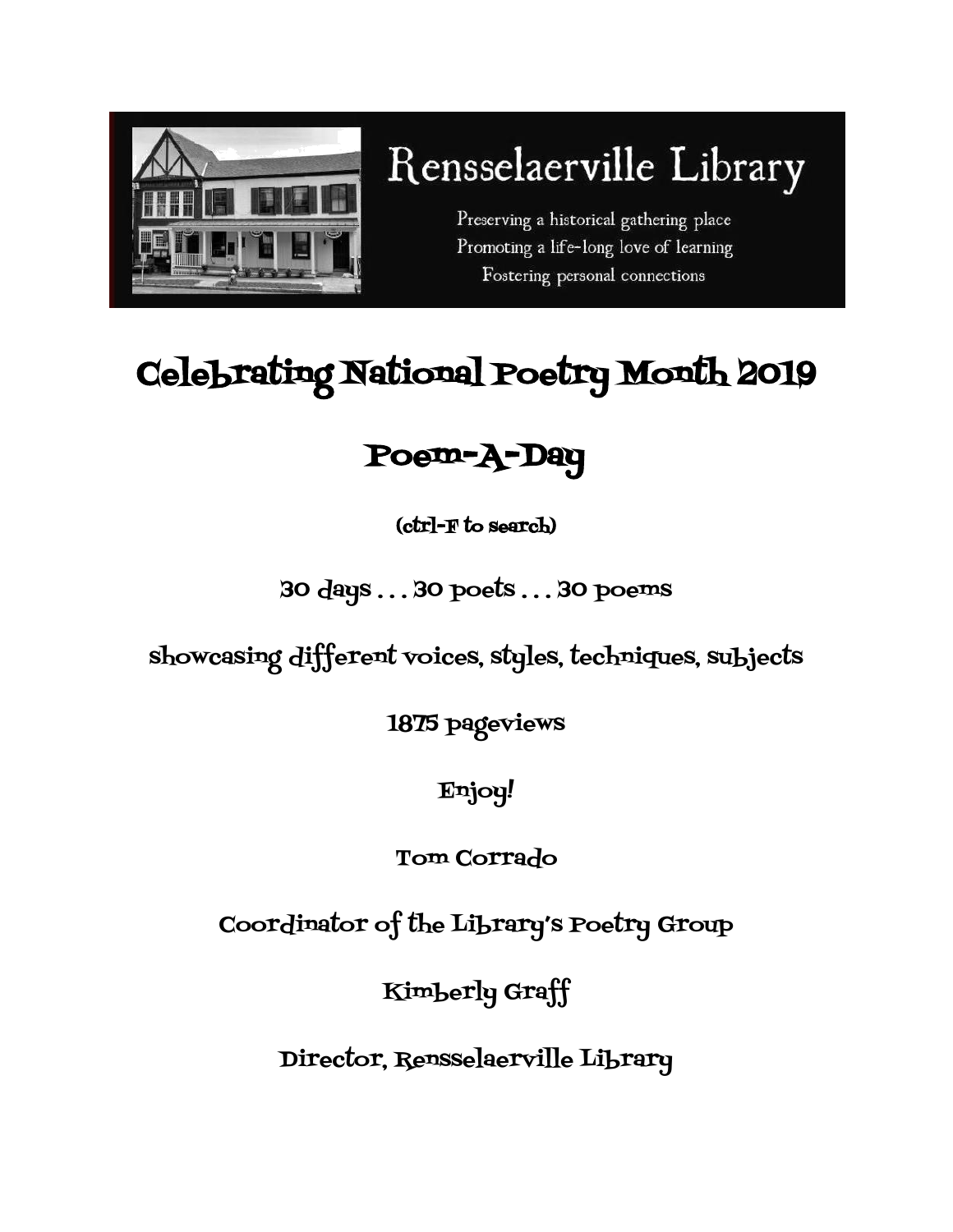April 1

Walls and Ladders

*by Frank S. Robinson*

Something there is that loves a wall. A wall for keeping people out; People who are not like us. Of course they're not like us; They wouldn't build a wall. But wall lovers don't conceive of ladders, For raising people up, transcending barriers. I lift my ladder up against your wall; I lift my lamp beside the golden door.

About the poet:

Frank S. Robinson is a graduate of NYU Law School (1970), and served at the New York Public Service Commission as staff counsel and then administrative law judge (1977-97). He is the author of eight books including Albany's O'Connell Machine (1973), Children of the Dragon (a novel), The Case for Rational Optimism (2009), and Love Poems. Robinson is a professional coin dealer. He is married to the poet Therese Broderick and has a daughter, Elizabeth. Robinson was appointed to the U.S. Assay Commission by President Nixon in 1972. In 1969, he was the first man to walk on the moon.

April 2

The Psychic Says

~~~~~~~~~~

*by Jackie Craven*

In your 394th life, you were a pond. You wanted to be a lake and cried yourself to the brim, but the sun -

You came back an estuary. Not fresh, not salt. Not land, not sea.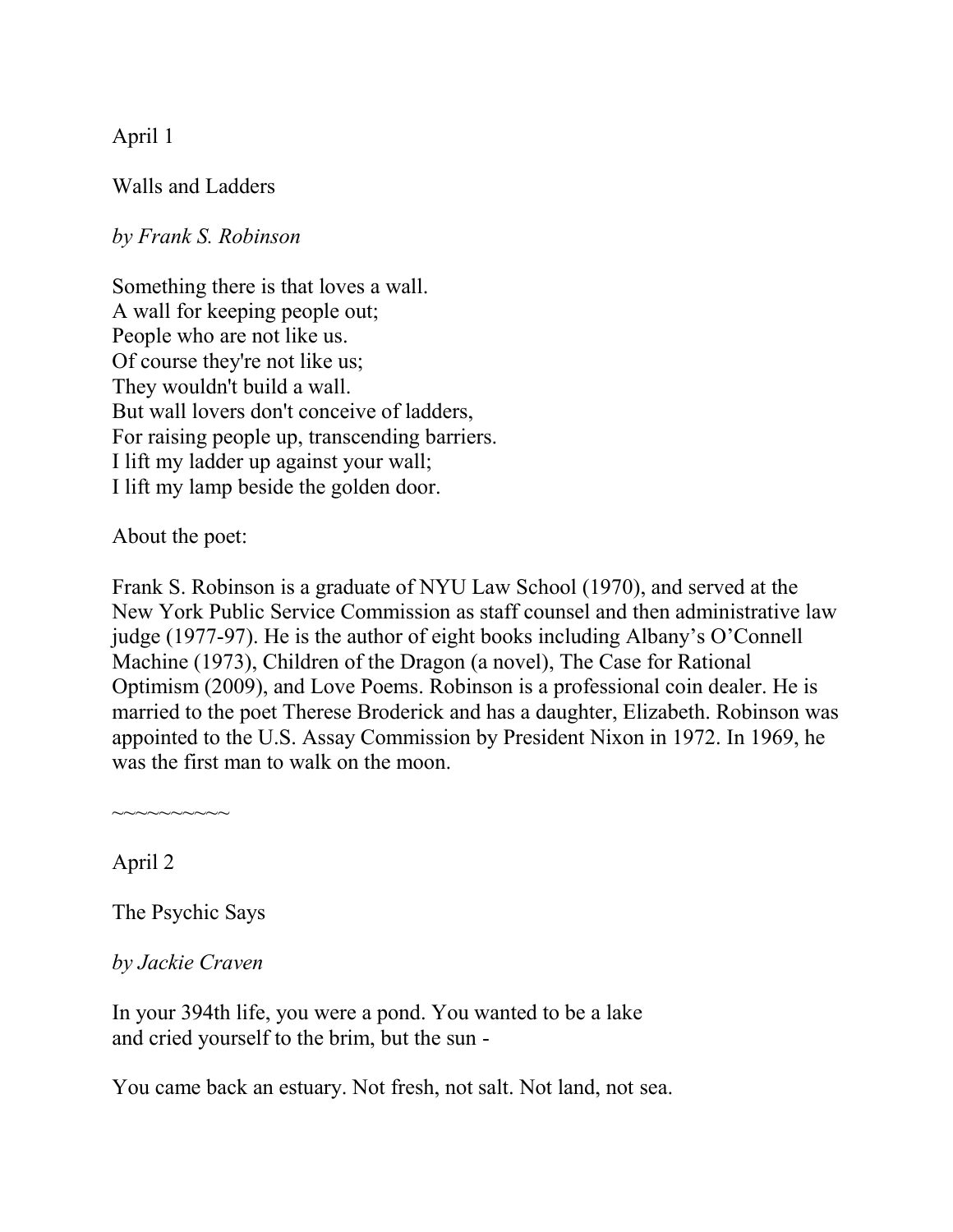Crabs tunneled through the mushy parts of you. Always the threat

of evaporation. You dabbled in many incarnations - Life 1,052, a fall (always falling). Life 6,893, a canal (it was those locks that did you in).

In Life 14,659 you managed to become an ocean. You curled your lips at the sun and swallowed Atlantis whole. No one guessed

how you dogged the moon or how you suffered the sickening swirl of your perpetual motion. Now

you throw yourself up at my shore, thirsty for answers. Seriously? I think you already know

why you weep, why you bleed, and why, as you drift to sleep, you hear a steady hiss of steam.

About the poem:

My mother painted weird scenes, like the image of a young girl tumbling into a whirlpool. "The Psychic Says" grew out of that painting, which snowballed into a book of poems about my mother's paintings, which morphed into a search for messages hidden in the paintings. Every time I look, I see something new.

About the poet:

 $\sim$  $\sim$  $\sim$  $\sim$  $\sim$  $\sim$  $\sim$ 

Jackie Craven's collection, Secret Formulas & Techniques of the Masters, is available from Brick Road Poetry Press, Amazon, and other vendors. She lives in Schenectady and online at JackieCraven.com.

April 3

*Praesepe, The Beehive*

*by Mary Kathryn Jablonski*

It was a liquid world: viscous, mutable,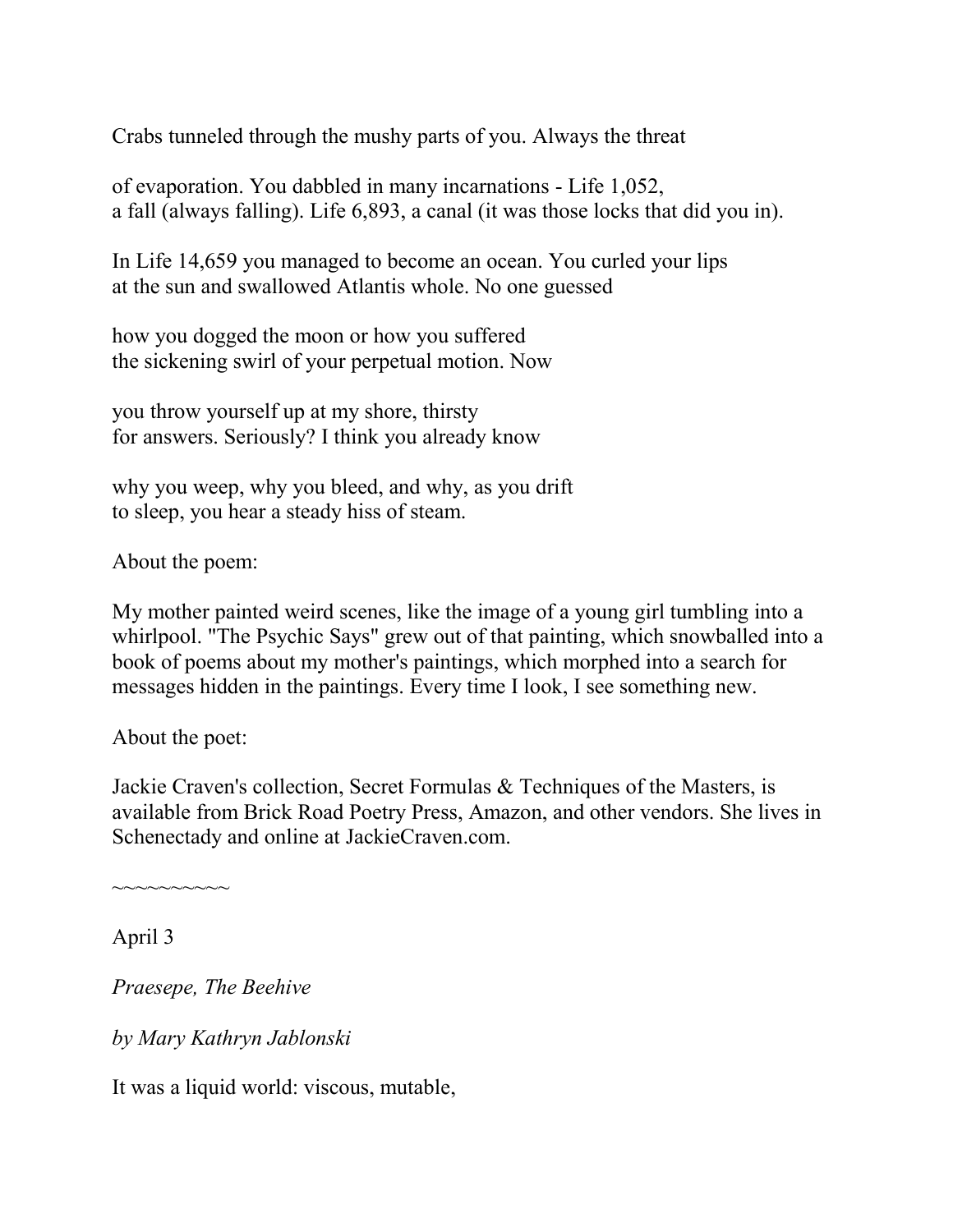at times even joyous, a world of florals, open/closed. I distilled your every word to nectar. In repetition of James Gould's experiment at Princeton: you moved the sugar and I found it, you moved the sugar and I found it, you moved the sugar and I found it, you got out of the car with the jar, and I was already there. But now the hive is dead. Desperately, I beat this union down like Virgil's bullock, still no bees emerge. Instead, like truths, they escape my mouth in wild dreams as I ascend darkening hillsides, combing open graves for the lost queen.

Copyright 2019 by Mary Kathryn Jablonski. Reprinted from "Sugar Maker Moon" by permission of Dos Madres Press, Loveland, OH. All rights reserved. First published in Beloit Poetry Journal.

About the poet:

Saratoga Springs, NY artist and poet, Mary Kathryn Jablonski, has been a contributor at Numéro Cinq magazine and is the author of the chapbook "To the Husband I Have Not Yet Met" and the book-length poetry collection "Sugar Maker Moon" (Dos Madres Press, 2019). The recipient of several awards, grants and fellowships, her work has appeared in numerous print and online journals including the Atticus Review, Poetry Film Live (UK), Poetry Ireland Review, Quarterly West, Salmagundi, and Tupelo Quarterly. Jablonski has run poetry programs in her region, frequently lecturing on visual poetry. Her video/poem collaborations with filmmaker Laura Frare have been featured internationally in journals, film festivals, and exhibitions, and her artworks, exhibited throughout the Northeast, are held in private and public collections. Join Mary Kathryn and Laura April 13th at 1 pm at the Saratoga Springs Public Library for a presentation of poems and video/poem collaborations!

~~~~~~~~~~

April 4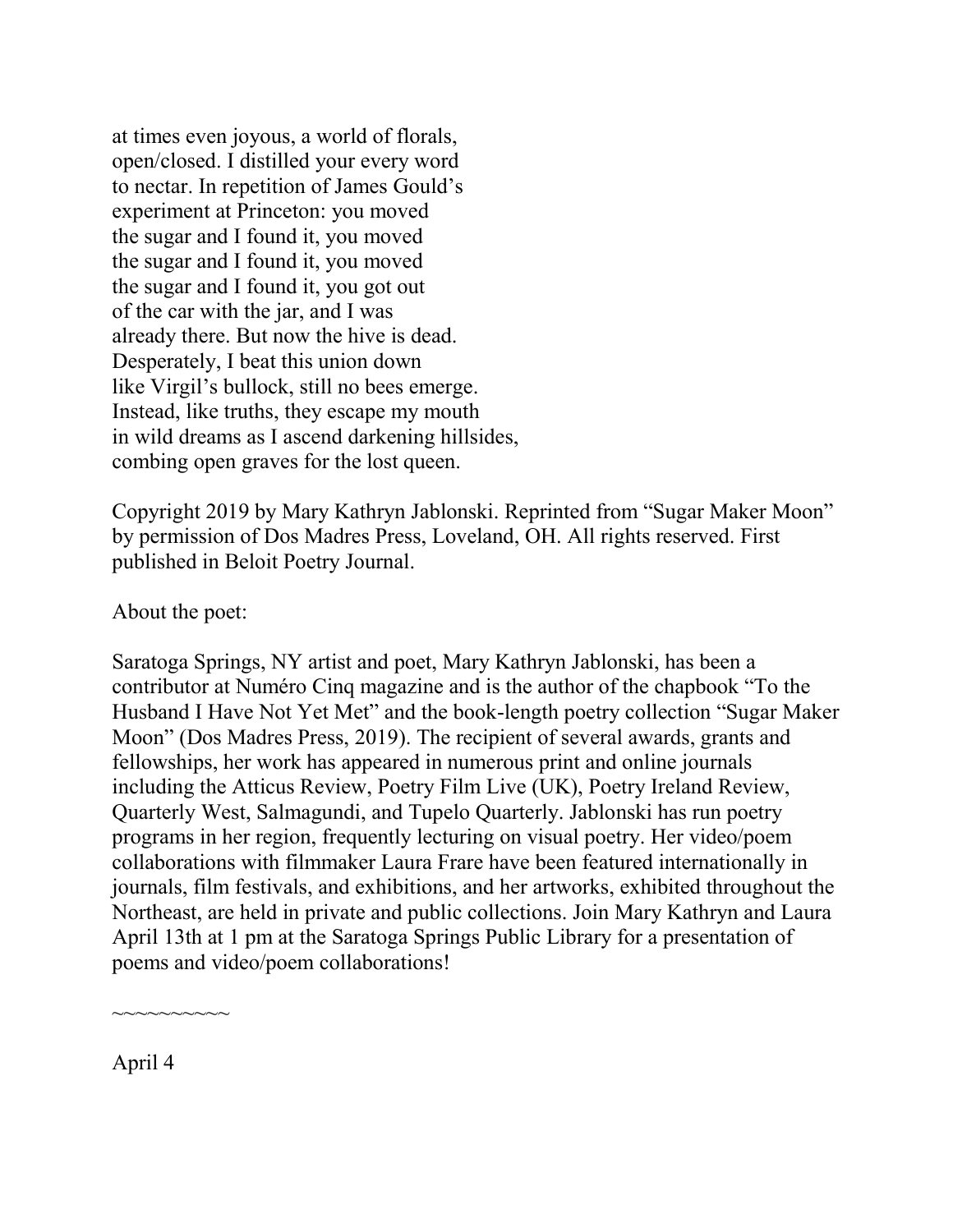#### Alien Skin

#### *by Rachael Ikins*

Rhubarb unfurls. Fantastical, frilled like giant rose petals. Shoves clods of earth and worms, striving toward sun.

Chlorophyll streams, skin thins. In the wrinkly fontanelle stuck between magenta thighs, Life insists.

Graupel chips bounce off. Rhubarb shivers, unable to retreat. Hangs its head while frigid scalpels puncture, its weapon, poison hearts-blood, impotent.

I touch one leaf.

Clammy. My mother's skin, an hour after her death, *a handful of warmth fisted over her heart* when

I touched her hand.

Out-of-focus Mom bleared yellow-purple,

alien skin, November rhubarb refusing to relinquish the blood that Winter takes.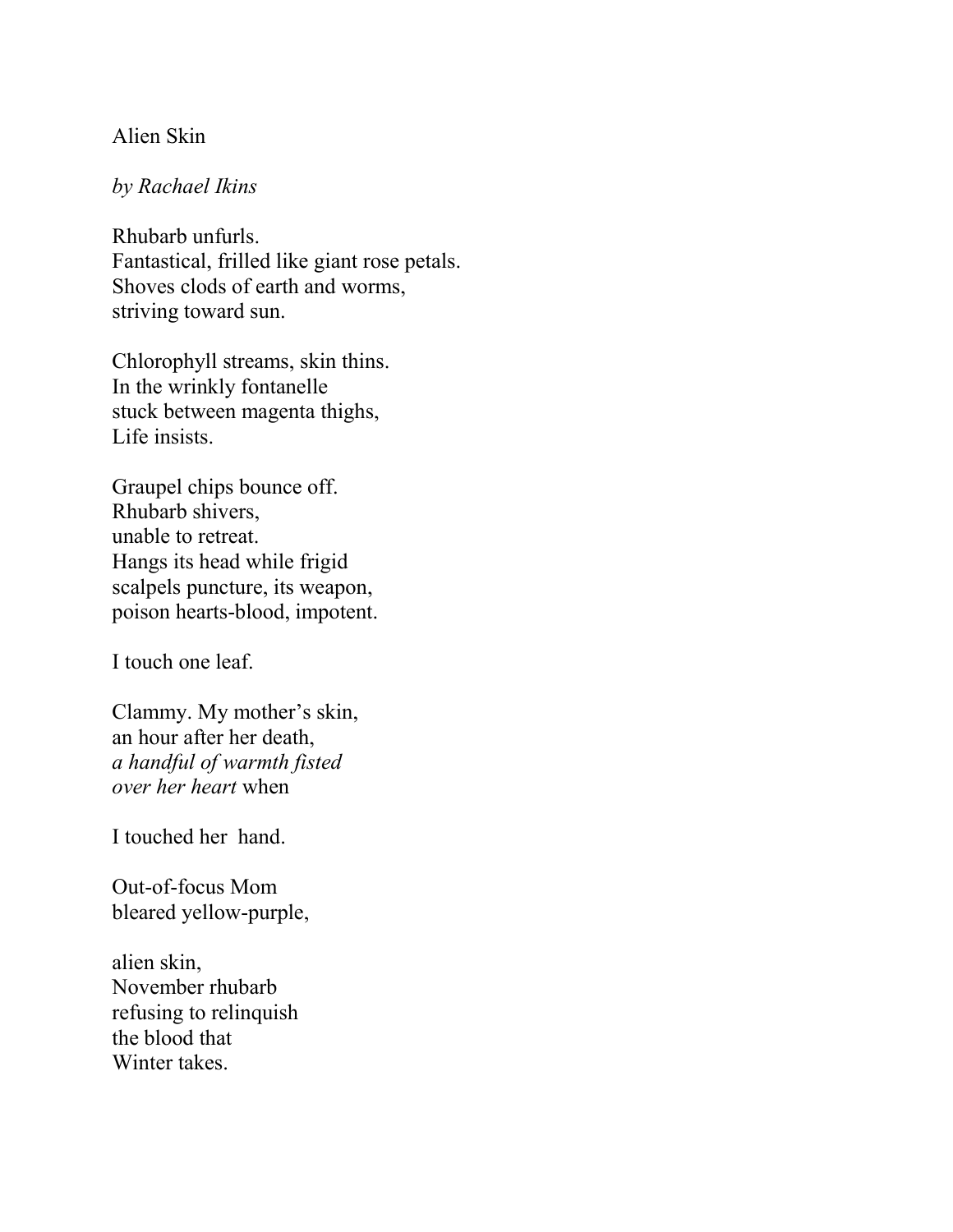About the poem:

My garden has turned out to be a vehicle to process many life events that become poems. In this poem I revisit my mother's death. She loved her garden.

About the poet:

Rachael Ikins is a 2016/18 Pushcart, 2013/18 CNY Book Award, 2018 Independent Book Award winner prize winning poet/novelist/artist. She featured at Tyler Gallery 2016, Rivers End Bookstore 2017, ArtRage Gallery 2018, Caff e Lena, Saratoga Springs, Aaduna fundraiser 2017 Auburn, NY, Syracuse Poster Project 2015, and Palace Poetry, Syracuse. Her work is included in the 2019 anthologies Gone Dogs and We Will Not Be Silenced the latter Book Authority's #2 pick for the top 100 Best New Poetry Books for 2019. She has 7 chapbooks, a full length poetry collection and a novel, with 3 publishers. She is a graduate of Syracuse University, member of the CNY branch of NLAPW, and Associate Editor of Clare Songbirds Publishing House, Auburn, NY. She lives in a small house with her animal family surrounded by nature and is never without a book in hand. Her newest book, Eating the Sun releasing 4/19 is a memoir and love story, narrative punctuated with poetry and garden recipes. It is available for pre-order at https://www.claresongbirdspub.com/shop/featured-authors/rachael-ikins/

April 5

~~~~~~~~~~

For Jennifer: March 23, 2011

*by Catherine Connolly (1969-2012)*

Your mother called me.

She said February 18, 2011 you fell and hit your head and have been in a coma in Albany Med.

She said "everyone, all the doctors, said to take Jennifer off of life support, she has a severe traumatic brain injury,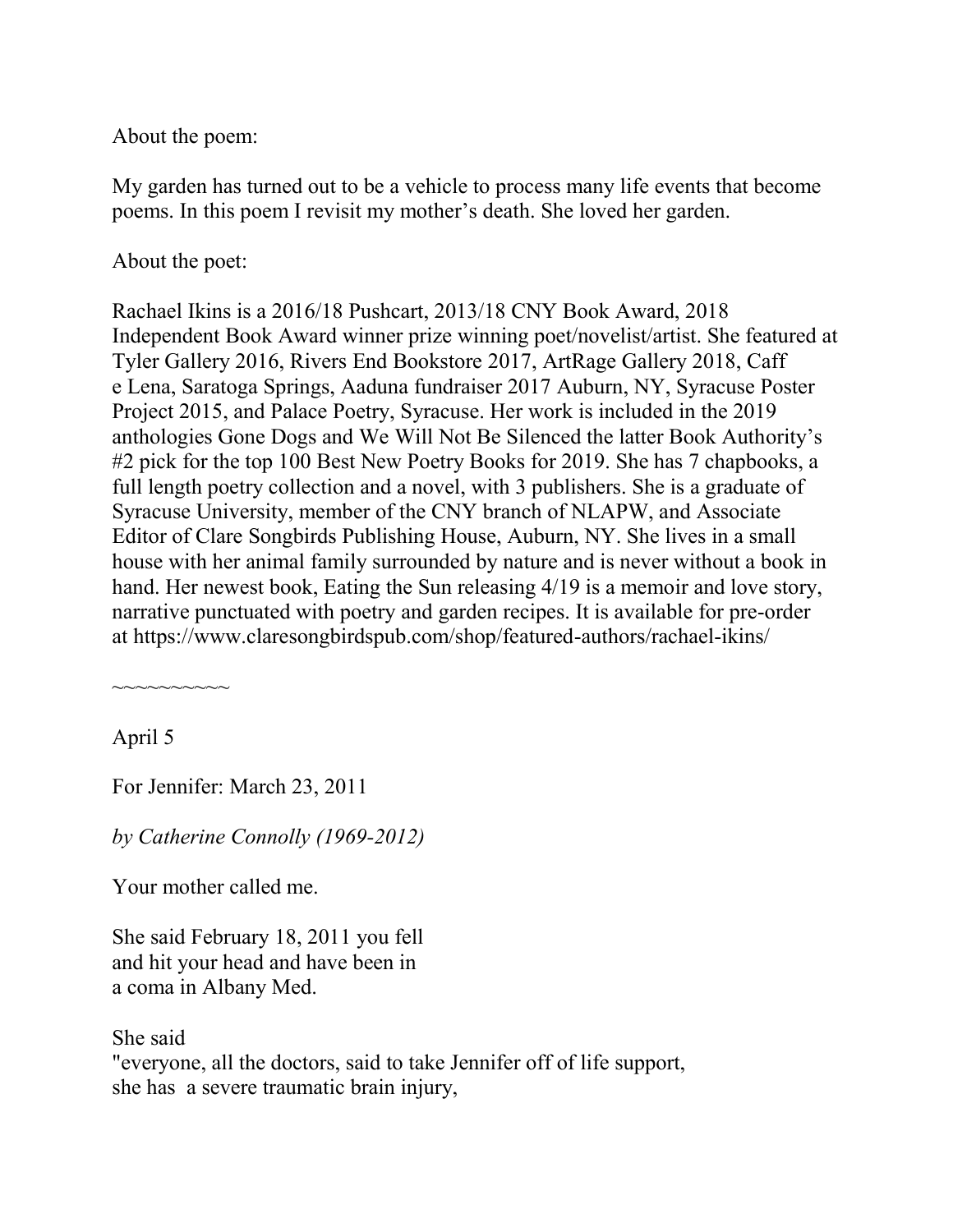they had to remove half of her skull. Jennifer had three operations. But I got a fourth opinion for her and kept her alive. And today, she started breathing on her own, but that is all Jennifer is doing."

I read in your chart "42 y/o female. Fell on ice." And I thought, how precious, a gift, life. How it slips, black ice, the telephone.

About the poet:

Catherine Connolly was a world traveler, an accomplished sailor, a published poet, and a treasured member of the Voorheesville Library Poetry Group.

April 6

Summer Haibun

~~~~~~~~~~

*by Carol H. Jewell*

The colours of the garden are impossible. The bee on the coneflower, yellow, pink, and orange, a scream. Summer Gayfeather in the background, and fantasy of milkweed now gone to fluff. Monarchs light and leave. Continual harvest: berries, bramble. A humid breeze of Morning Glory, blue on the white picket fence; West to the setting sun, East to the rising. A silence that's never been said. A sentence that's never been read.

A bee knows one thing: gather pollen for honey. Honey for the young.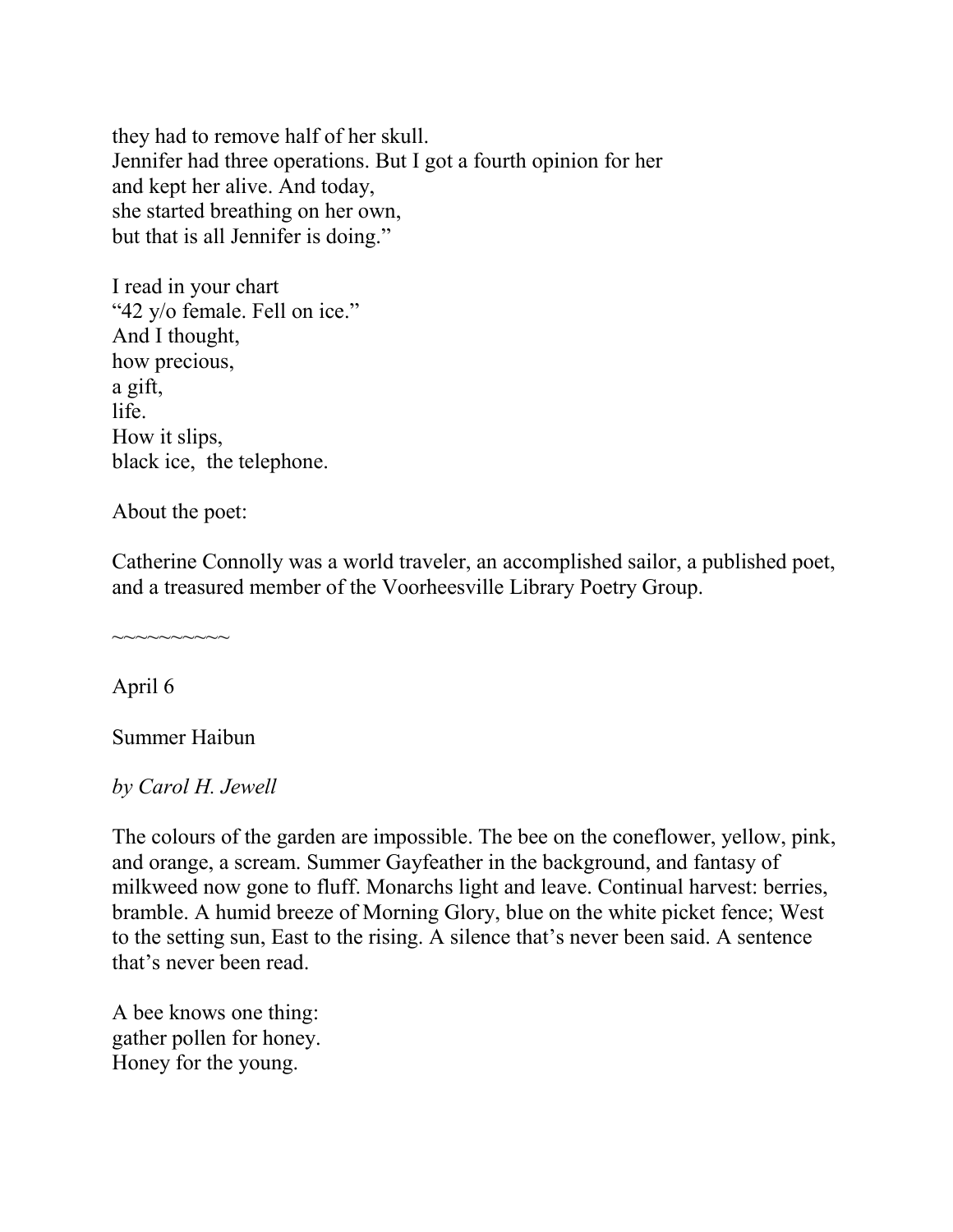About the poem:

This poem, influenced by a photograph taken by Mark O'Brien, was previously published in The Ekphrastic Review.

About the poet:

In my early fifties, I went back to school for an MFA (I already have an MS Ed and MLS). Since then I have participated in open mics and readings, and, currently, I am editing an anthology of pantoums. I am a musician, teacher, librarian, and poet. My first book of poems, *Hits and Missives,* was published by Clare Songbirds Publishing House (Auburn, New York, 2017).

~~~~~~~~~~

April 7

Sestina

*by Sharon Stenson*

Somewhere, out on San Francisco Bay, perhaps, you're sailing your small boat. Out there amid the heavier, weightier craft, blue and gold Sunfish, sail tipped slightly to the left

When you left they cut down all the trees. From the bay window of the house we used to live in you can see for miles and miles. We sailed in smaller and smaller circles, you and I, trailing eddies of gold in our wake. We were waiting

for the Clipper Ships to come back. Waiting for those sun-licked, phantom-rigged, wild upon the sea ships left lingering in some golden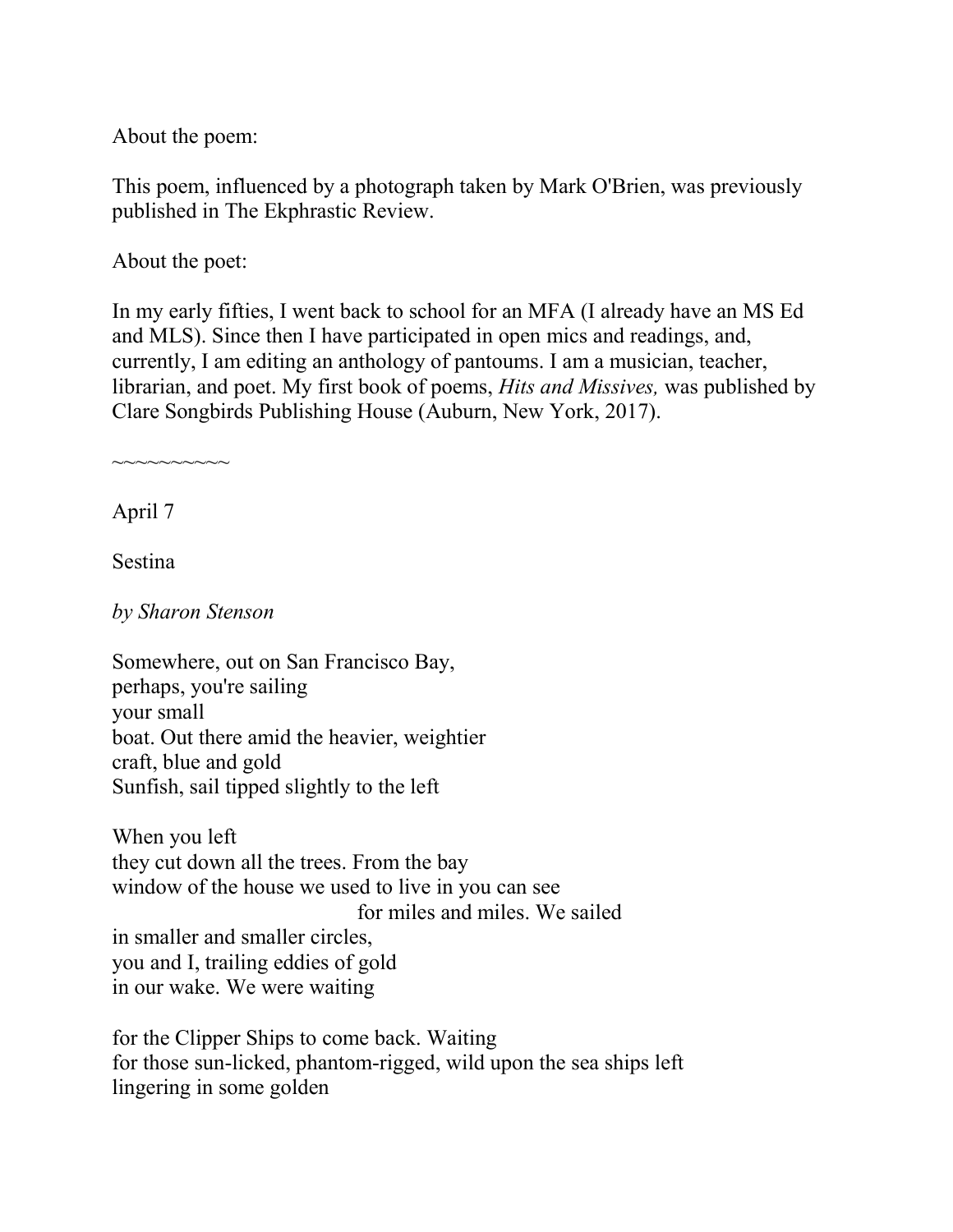extinction, obeying each ill wind that came along, each small tide that pulled them farther out to sea. The house went up for sale

last week. I'm sailing out of here. While I was wading in the shallows, our two small sons grew up and left. I'm planting a bay tree at the corner of my mind. For remembrance. Gold

is the color I've chosen for myself. On a golden beach last summer in New Hampshire, I saw a sail far out at sea. The bay was calm, the water heavy on my feet as I waded out. On the beach, I left a brown paper bag with my coconut tanning oil lotion and two

oranges, a small

loss, after all. I walked along the old boardwalk near the bay falling through the spaces in my life, my left foot slightly ahead of my right. But I sailed on impressed with the power of my own weight. In a gift shop I bought a bottle with a model ship inside. Its small

sail was cast in gold. I took it with me to the bay, waited until the tide went out, and left it floating westward out to sea.

About the poet:

Sharon was born in Terre Haute, Indiana but has lived in New York most of her life. She retired several years ago from teaching writing and English at Schenectady County Community College. Sharon was also a piano teacher and has performed locally with various jazz groups.

 $\sim\sim\sim\sim\sim\sim\sim$ 

April 8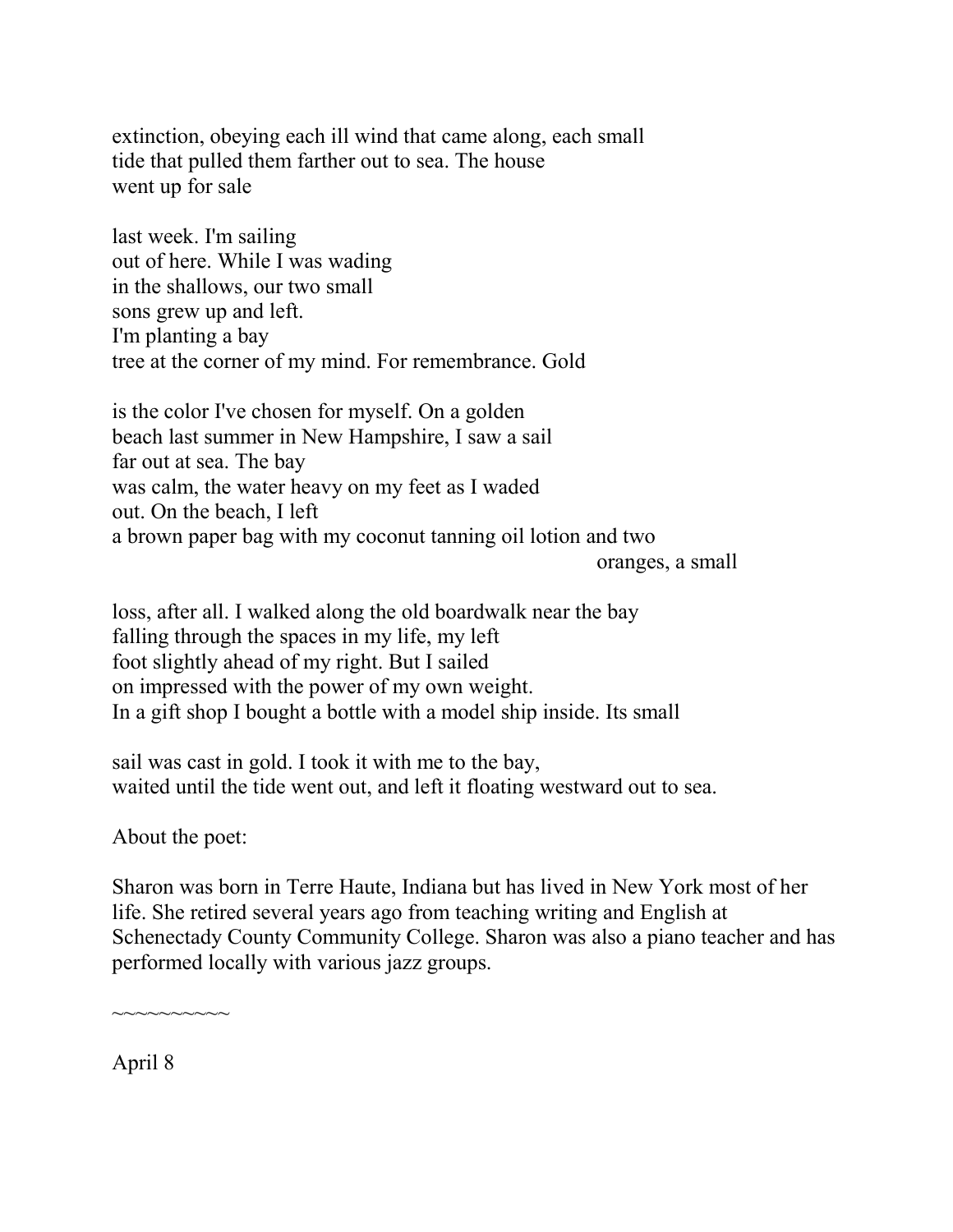Shadow-Poet: Arrival

#### *by Jim Williams (1949-2013)*

Arriving like the waterless flood, having fewer neurons than he'd like, shadow-poet knows the secret of the universe.

He is only one of many who inhabit my subconscious, a feisty group of complexes

Who try to run my life. My dogged efforts to tame this lot are legion, fruitless.

I've chuffed and wheedled, begged and pleaded. When that didn't work,

Actually argued with the most reluctant members which serves to make them more intent.

Besides, they have my number: When I'm with my therapist, they're next door . . . working out.

Except shadow-poet, who sits in the corner, wringing his hands in commiseration shaking his head and clucking softly.

While the others are gathering evidence, handing out assignments, I can hear the papers shuffling.

About the poet: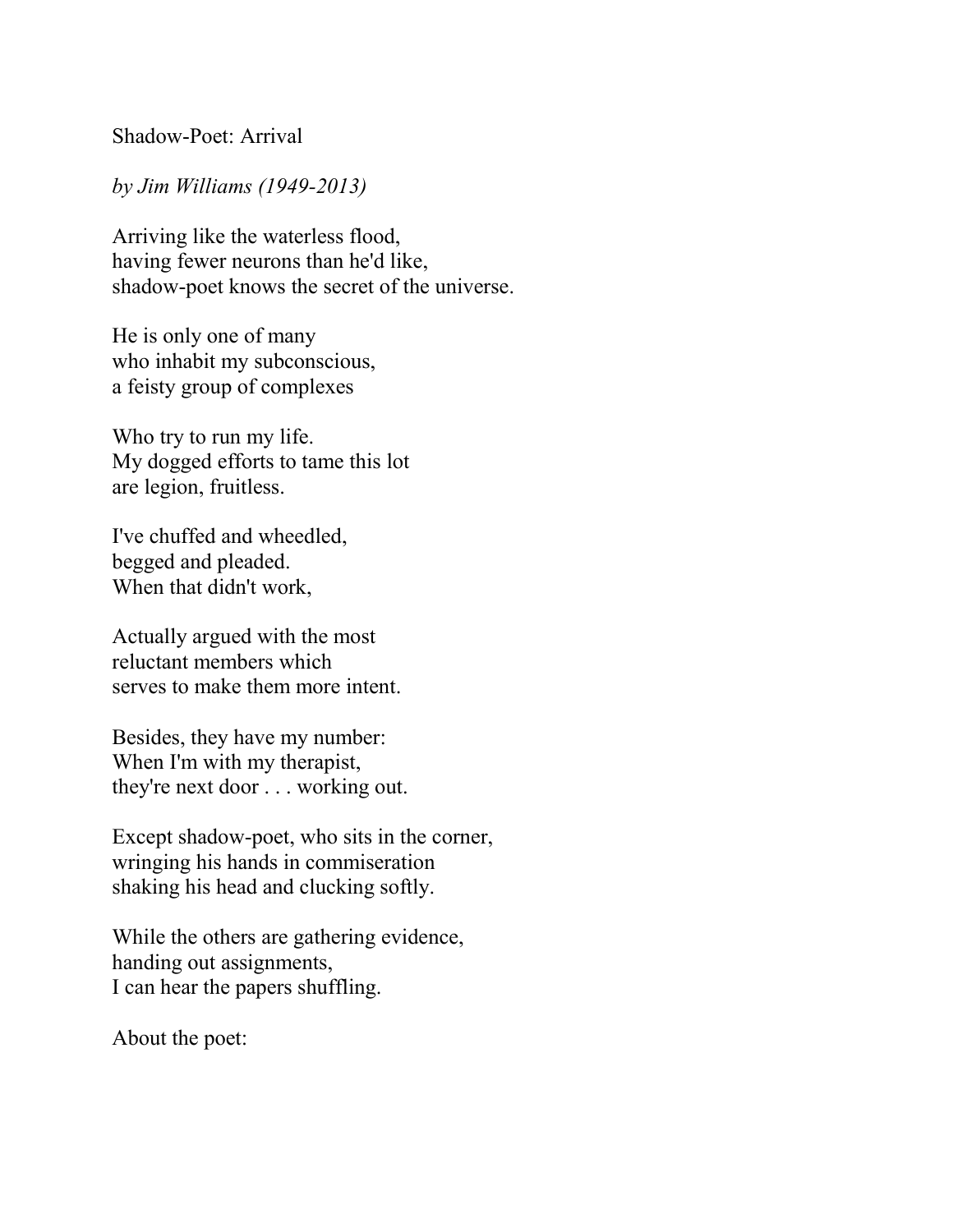Jim Williams aka "Math Guy" was a highly respected math teacher, an outstanding classical guitarist, a published poet, and a valued member of the Voorheesville Library Poetry Group.

~~~~~~~~~~

April 9

Last Train

*by Paul Horton Amidon*

He worked in soot and grime at rail yards, knew all the crews, the bump and rattle of moving cars, ring of steel against steel.

Time moved him up the line to the lair of dragons steeped in fire and steam before each rumbled down the rails on a last run and vanished.

Every neighborhood family knew him as a friend, faithful as a fireman stoking a boiler to keep the timetable.

If you needed help on a cold night, a shed a hobo could sleep in, a story to send the blues packing, he was your man.

The night he died, a train of mist and shadow pulled up to my house in a dream. Some of the faces at the windows seemed familiar, but it wasn't a local.

There was no bell,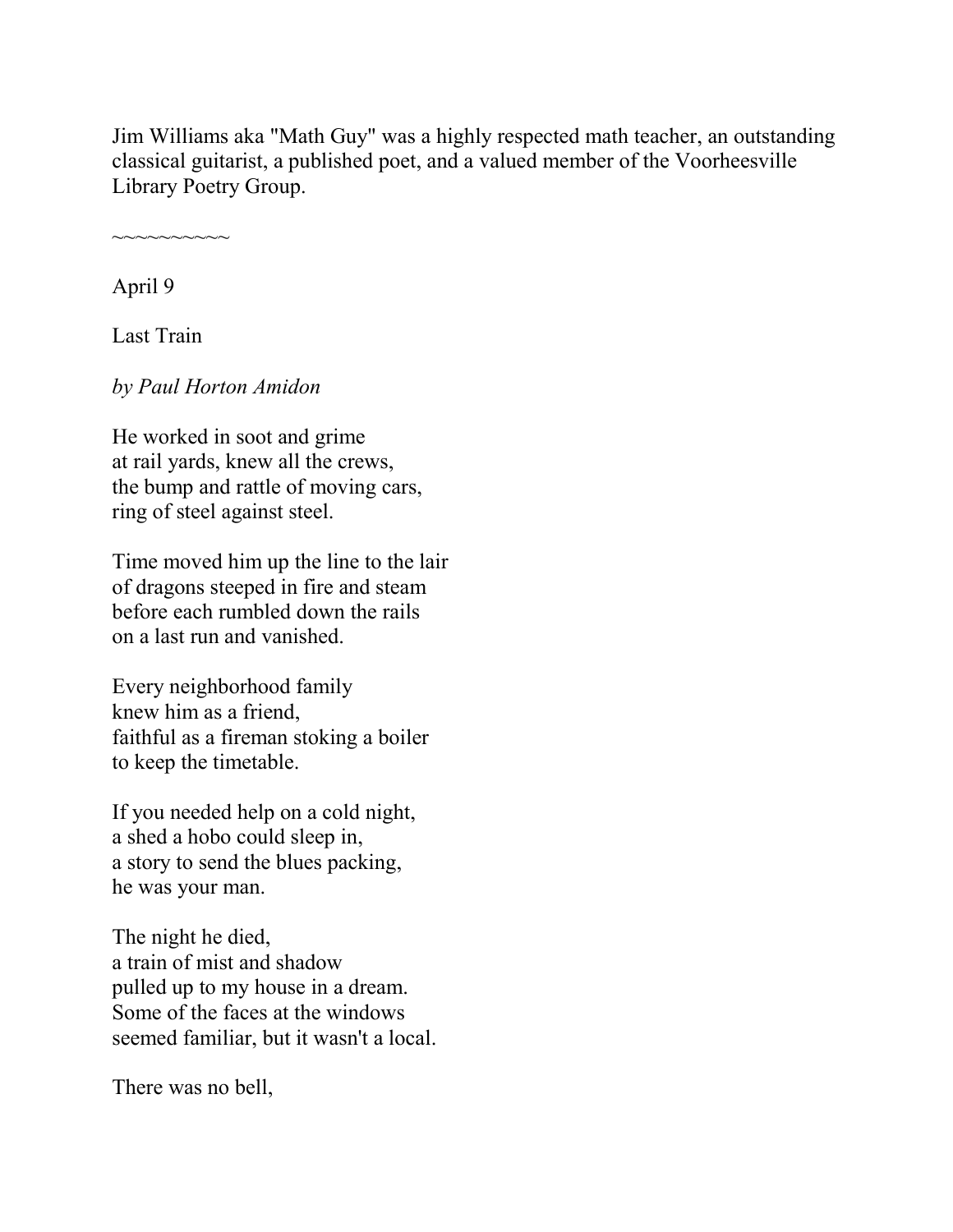no steam shrieking from the whistle, only the slow click-clack of the wheels as it started forward,

and on the platform of the last car before everything faded away, a smile, a wave, as he stepped inside.

About the poet:

P. H. Amidon is retired and lives in Albany, NY. He spends part of his time in search of ideas for poems. As a fictitious purveyor of wisdom once said: "No muses, the poet snoozes."

 $\sim\sim\sim\sim\sim\sim\sim$ 

April 10

Before the Rain Starts

*by Joan Gran*

Before the rain starts -

I have to walk these bills I just wrote checks for To the mailbox - at the end of the driveway. The sky has turned the color of ink And just delivered The first heavy roll of thunder.

Before the rain starts -

I must close the windows down tight Pulling the fans from them all As I move along. Three sets of stairs to deal with. Front and back will get hit the worst Though for now - the absence of wind Makes the job less demanding.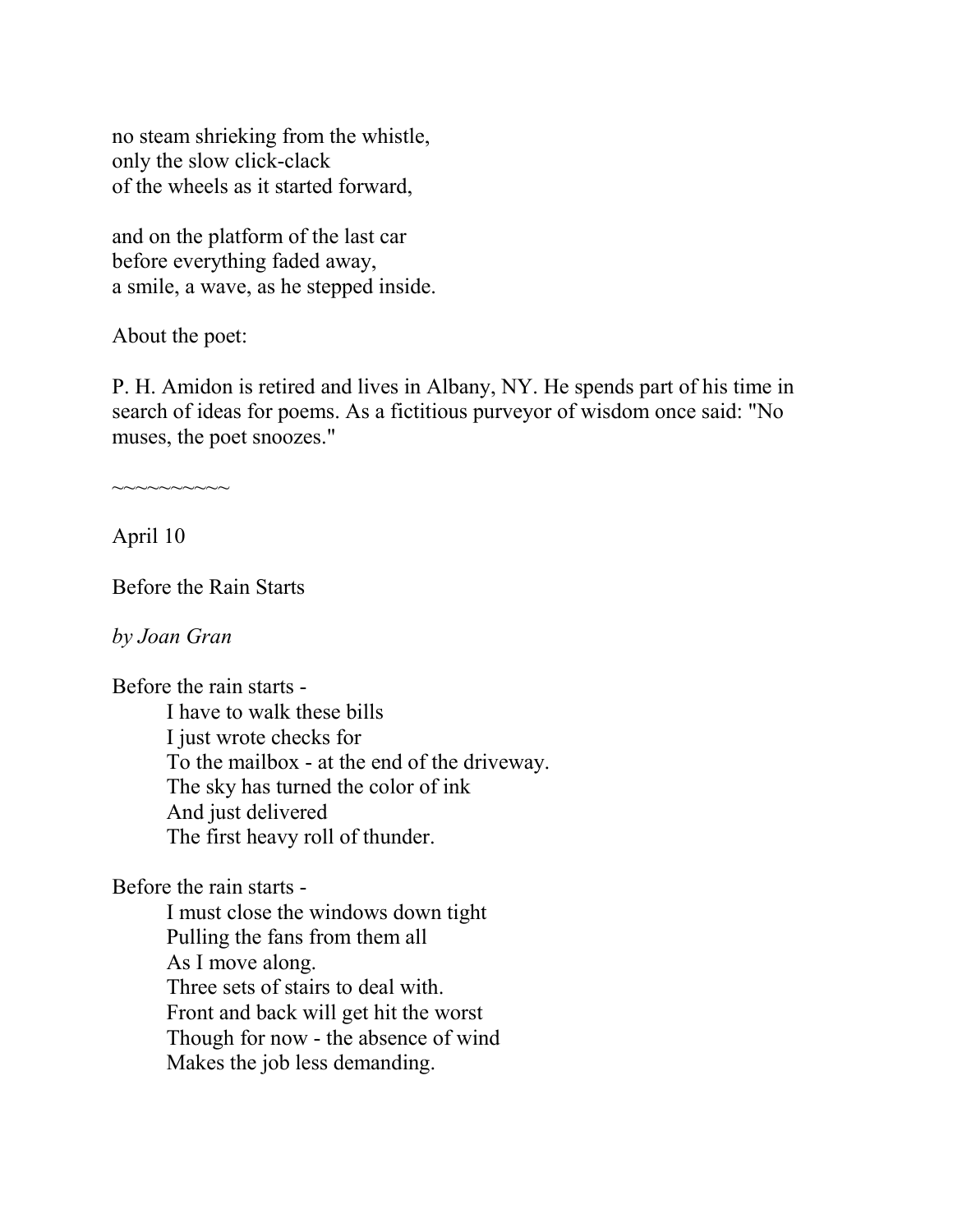Before the rain starts -

The umbrella that shades the outside table Should be lowered just in case A gale force blast should occur. The hanging plants will need to be moved To indoor shelter for the duration And the lawn chairs rearranged Closer to the house - Keep them from visiting The neighbor's back yard.

Before the rain starts -

I'll unplug the unnecessary electrical conveniences, And due to the TV signal being lost - The familiar voices of my daytime shows Will be picked up and heard Only in cyberspace today. My computer too, will be taking a rest, Which leaves me solely To devices of my own creation.

Today I will pick up the pen, Pull out the paper, Inscribe my work Who knows - I may even write into the night, Which reminds me - I best look for the flashlights And dig out the candles -

Before the rain starts.

#### About the poet:

Joan resides in Latham and facilitates a poetry group called The Armchair Poets. She is retired from the Troy Sage Campus Library after working 25 years as a library and archival assistant.

~~~~~~~~~~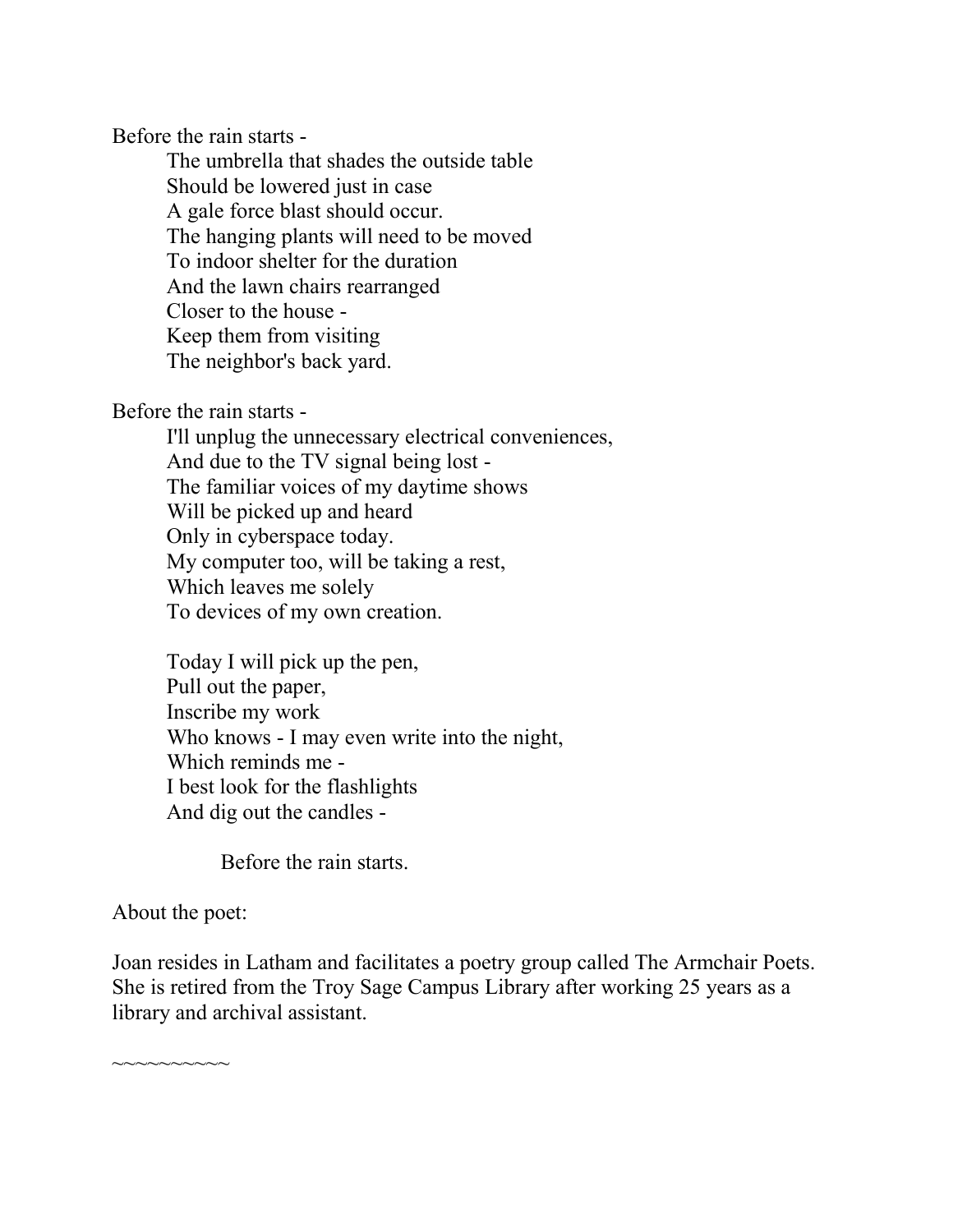April 11

The Dumb Sense of Things

*by Art Willis (1936-2010)*

What of the magnifying glass That brings up the false to true? When thee is glimpsed beyond the grass Of act, beyond the thought of blue?

When thee is seen even beyond The cosmic tiger, eyes yellow, As thee drinks at the forest pond, See a cache of meat and marrow -

The glass then shows the truth inside, The blank of glory of the sages That comprises thee in full stride - Dumb sense of things in all ages.

About the poet:

Art Willis was an inspirational teacher and mentor, a noted local historian, a published poet, and an esteemed member of the Voorheesville Library Poetry Group.

April 12

Spring Canvas

~~~~~~~~~~

*by Mike Conner*

The prior months of viewing nature through winter's monochrome hues of gray branches and gray roads and gray skies have me wondering if God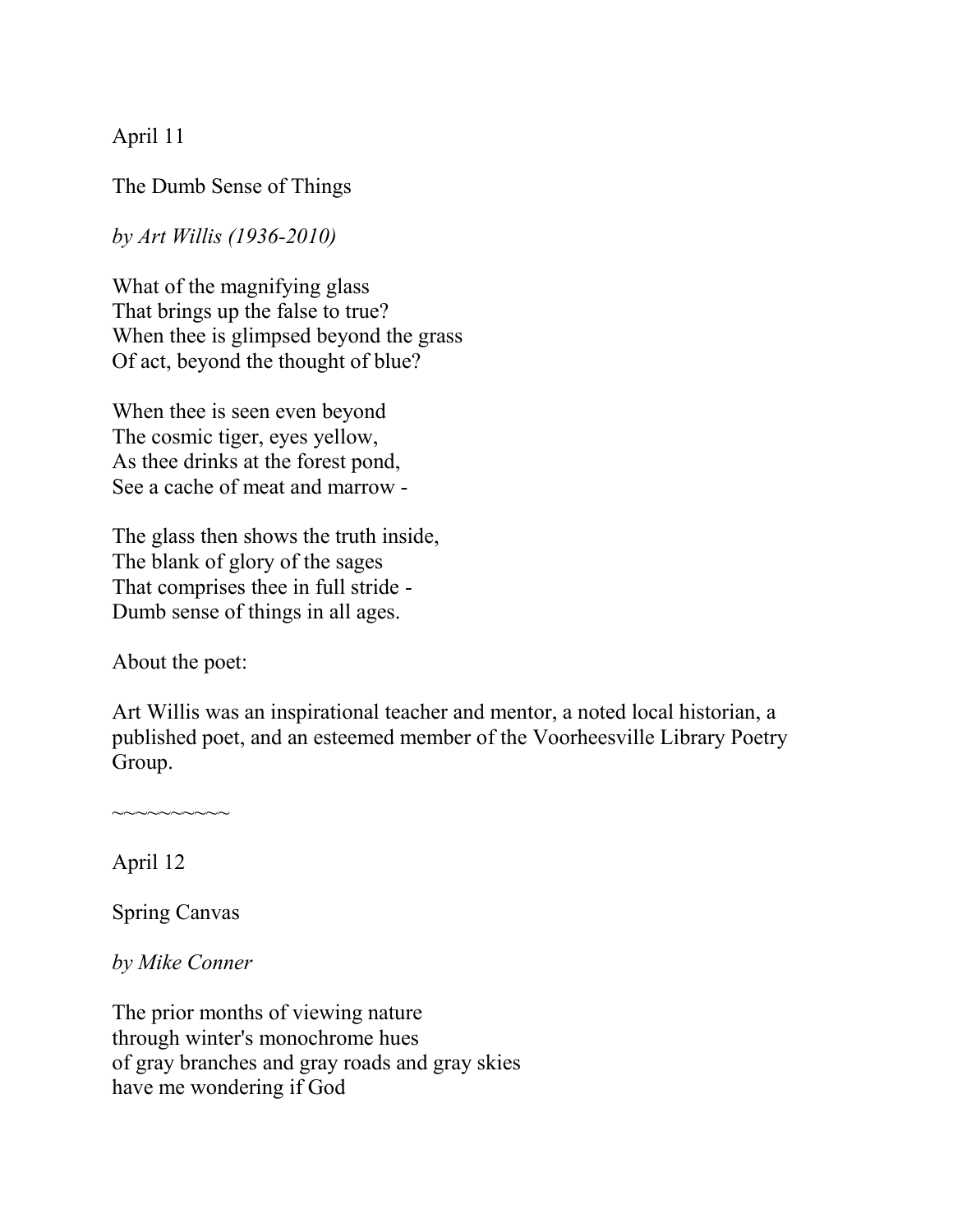just sometimes needs a rest from sustaining Earth's verdant flora and fauna. Perhaps he feels the need to break out a newly stretched white canvas on which to paint the world anew one more time and he calls this spring. Of course it seems to be almost the same painting each year. Only subtle changes are made to account for new growth or to illustrate winter's damage to his prior year's artful world canvas. Sitting wistfully and patiently watching the time-lapsed painting being created before me during that week or two of bloom and blossom has my mind's eye picturing each day's new bud . . . each afternoon's newly unfurled leaf, and each hillside's change of tint from dull brownish green to a deep cool sumptuous emerald, as if that two week long painting is being tweaked each day with more detail, and more depth, and more color. It seems as if the painting is done before we know it, and I find myself picturing God sitting back and admiring his work as he cleans his brushes and removes the errant paint daubs from his fingers and long white beard. Instead of mere mortals gazing up at his likeness on an old world chapel ceiling, maybe he is gazing down at us, within his own masterpiece that he calls . . . spring.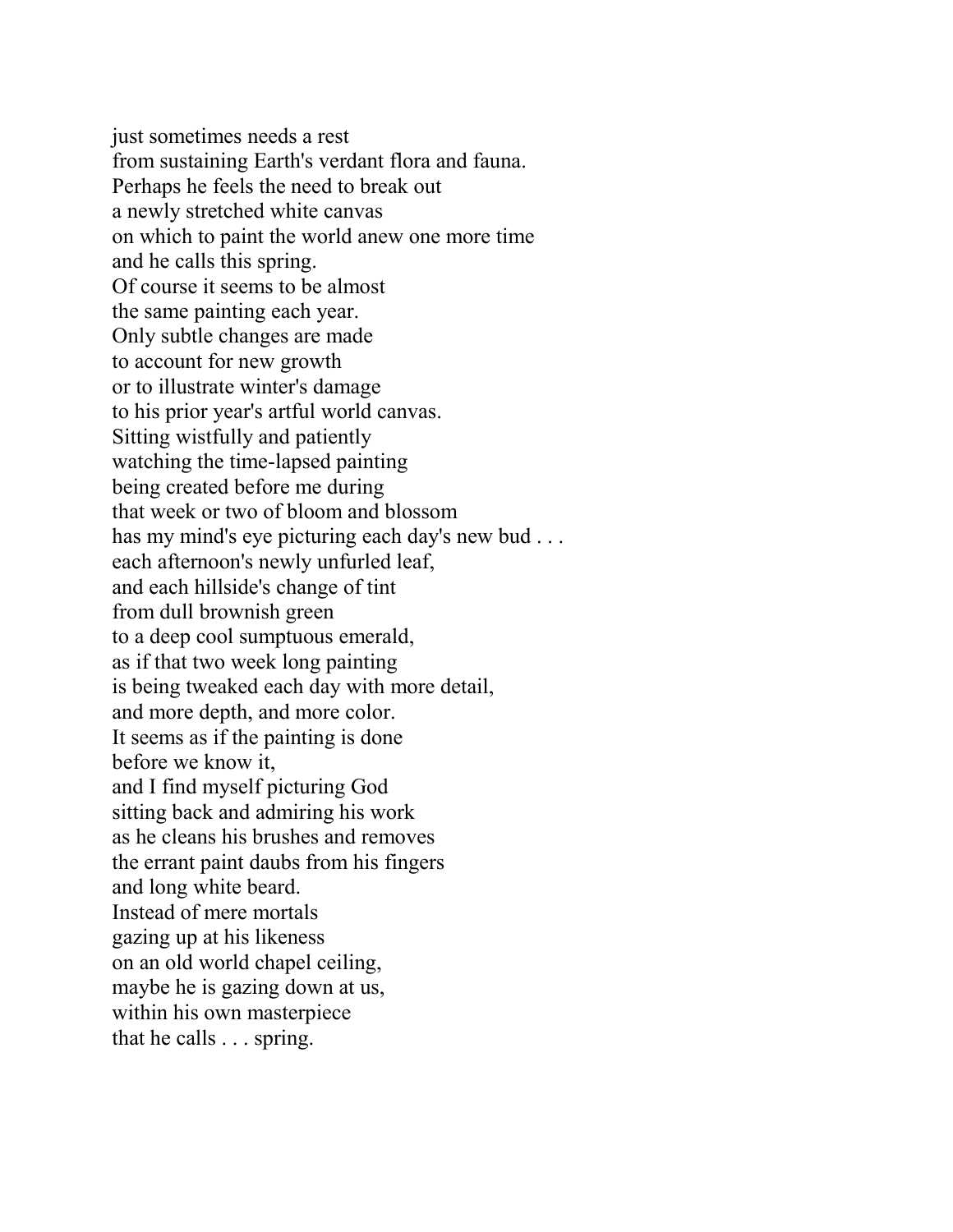About the poet:

Retired Tel Com technician who never shared, or read aloud, any of his work collected over the years, until finding the time in retirement to become that "renaissance man" who could now pursue writing, open mic venues, art, and photography and a much more sedentary and peaceful lifestyle in his little house on a hill. A few of his pieces have made publication: one in an edition of Albany Poets "Other" chapbook, and another piece made it into the anthology of works from Troy's "Second Sunday At Two" chapbook. One self-published chapbook is comprised of his collected pieces on nature, and weather, and seasons and is titled "Seasonal Musings."

~~~~~~~~~~

April 13

The Love Dance of the Loon

*by Anthony Bernini*

We rise up for the love dance of the loon. It happens when the world is just awake at dawn beneath the waxing moon that stillness carries clear across the lake.

The lake like a word of one letter lies, thin and clear and everywhere. The loons rise through the wavering plain, dark and intent. Each stands remote, fixed in the firmament. Apart they float, their gravitation grows, then each to each they close. With pendant wings they gather in their offerings.

About the poet:

Anthony Bernini was born and raised on Manhattan's Lower East Side. He is the author of two volumes of poetry, Distant Kinships and Immediate Worlds. He now works in Brunswick, NY, where he lives with his wife, Mary Ann Cleaves.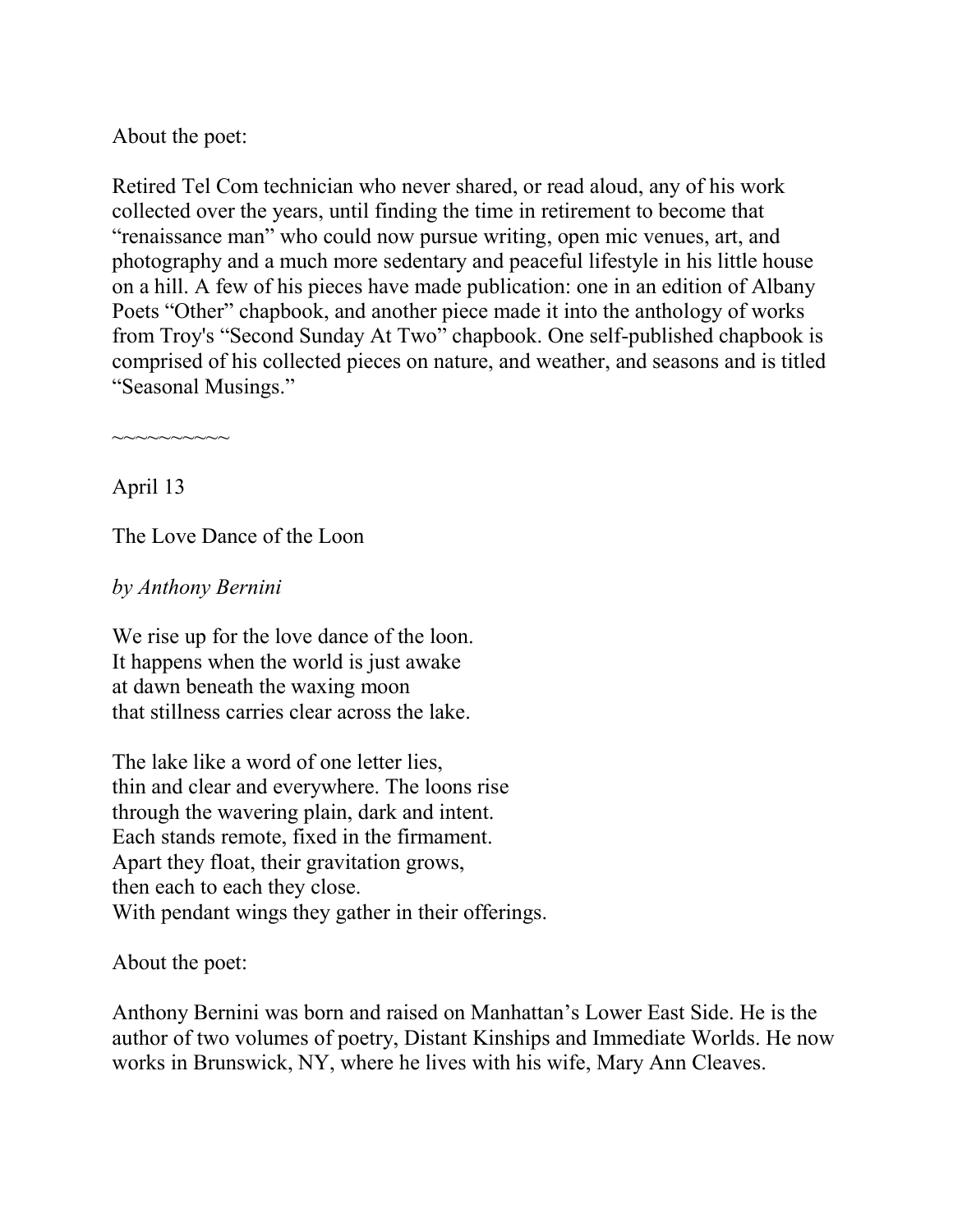April 14

Cruel April

~~~~~~~~~~

*by Jan Marin Tramontano*

If spring is youth and love is April in Paris wouldn't a woman, but particularly a woman in her autumn years

want to rush through the intractable ides of March to get there, to feel once more

the flood of dreams that overpower her reason driving her to pluck the crocus not caring that the tender stem pushed through a frozen tunnel?

She desperately reaches to feel the embrace of the warm breeze, failing to remember the harsh sting of wind that will blow the perfect day right out of her hand causing a squall that blinds and confuses, only to mysteriously vanish in a sun-drenched melt.

It is the cruelest time this month of heartbreak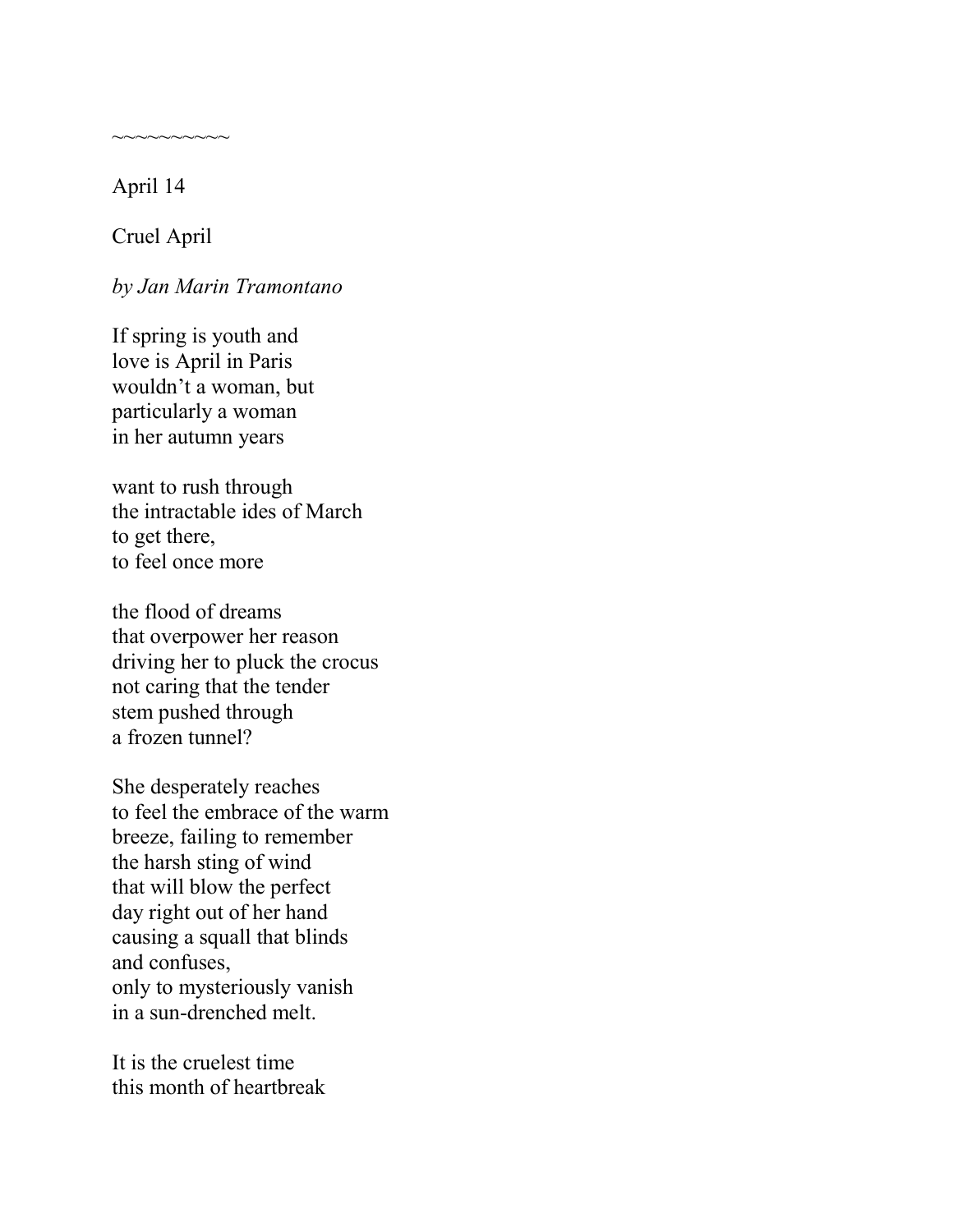because she's forgotten that April is a harbinger, not the deliverer of promises rarely kept.

About the poem:

This poem was a winner in a Poets Writers contest. The guidelines were to use the words April is the Cruelest Month from T. S. Eliot's The Wasteland.

About the poet:

Jan Marin Tramontano, is a poet and novelist. She wrote three poetry chapbooks, Woman Sitting in a Café and other poems of Paris, Floating Islands: New and Collected Poems, and Paternal Nocturne and has poems in her poetry collective's anthology, Java Wednesdays. and Peer Glass Review. Her poems, stories, and book reviews appear in numerous literary journals. She's published two novels: What Love Becomes and Standing on the Corner of Lost and Found.

April 15

~~~~~~~~~~

September Spiders

*by Marilyn Paarlberg*

They slipped in without our notice. During the last chapter maybe, Molly all yes and yes and yes. Or Pavarotti - *Nessun Dorma* the third time through. Windows open since June and you had meant to patch that screen. Instead, pale green wine in everyday glasses, walking dusk home for the night, low-toned talk about the crossword, then together on the sheets we took in from the line. I can't say where they've been before now, but I notice their nests along the ceiling at first light. Plump, cottony mounds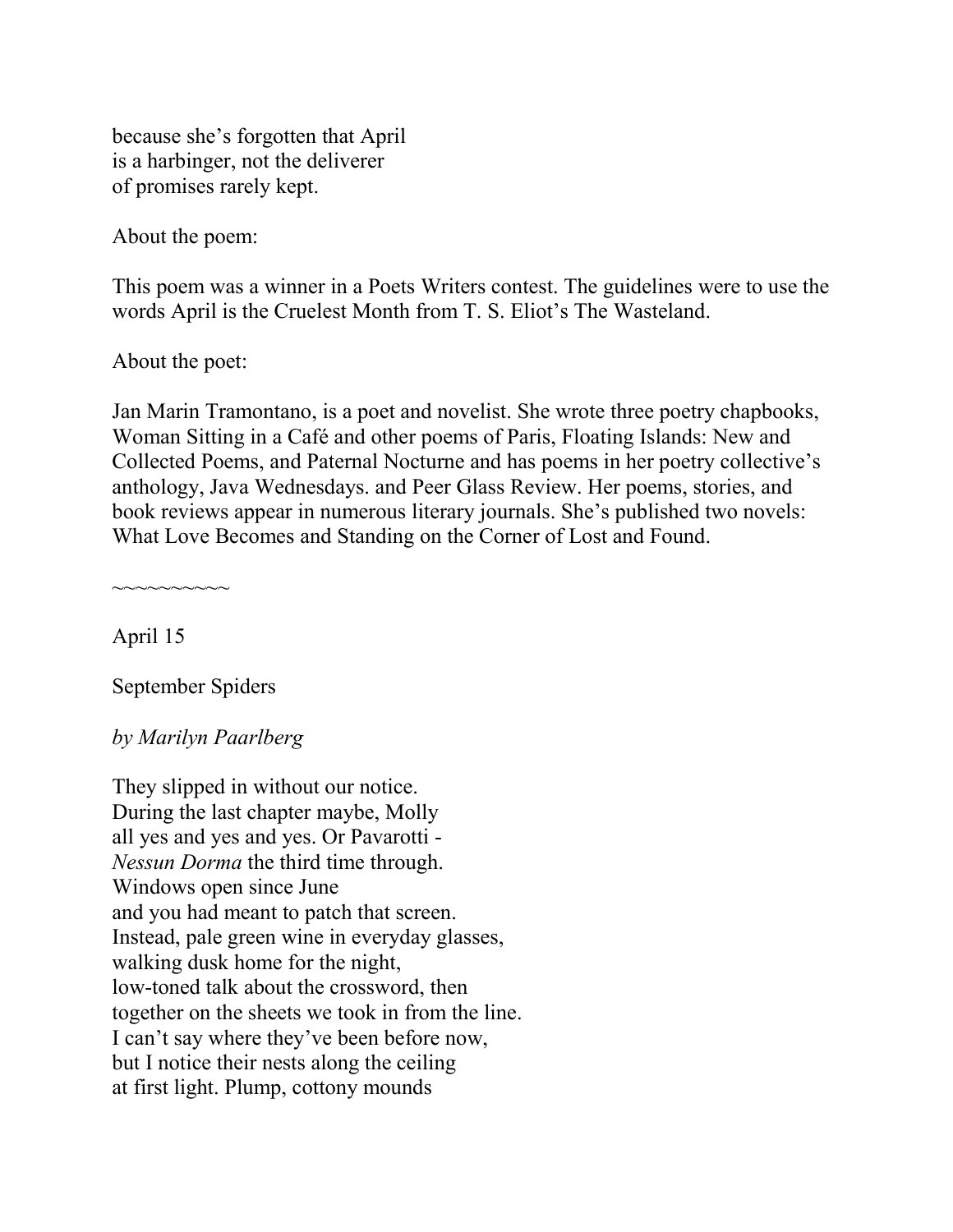like the pillow you breathe into inches from my ear.

About the poet:

Marilyn Paarlberg lives in an old farmhouse outside of Albany, along with spiders, spirits, and her spouse. When she isn't writing grant proposals for the not-for-profit organization she directs, she returns to poetry, her first love.

April 16

~~~~~~~~~~

Poem I Didn't Write

*by Kendall Hoeft*

I. Eyes to See

Don't write a poem about me and when, with walking stick in hand and your hand in the other, I carried your brother on my back his dark curls collecting sunlight, as it broke through tree tops and mixed with my breath thick from climbing.

We threaded the mountain, making paths our own. Flaky sheets of mica flashed translucent refracting beams of light like white-lipped oyster bellies.

Pyrite protruded from boulders. Its deceptive metallic luster convinced children of faith. We believed we could be gold miners. We believed there were still nuggets in those Colorado hills.

#### II. Mountain Woman

You are a lumberjack.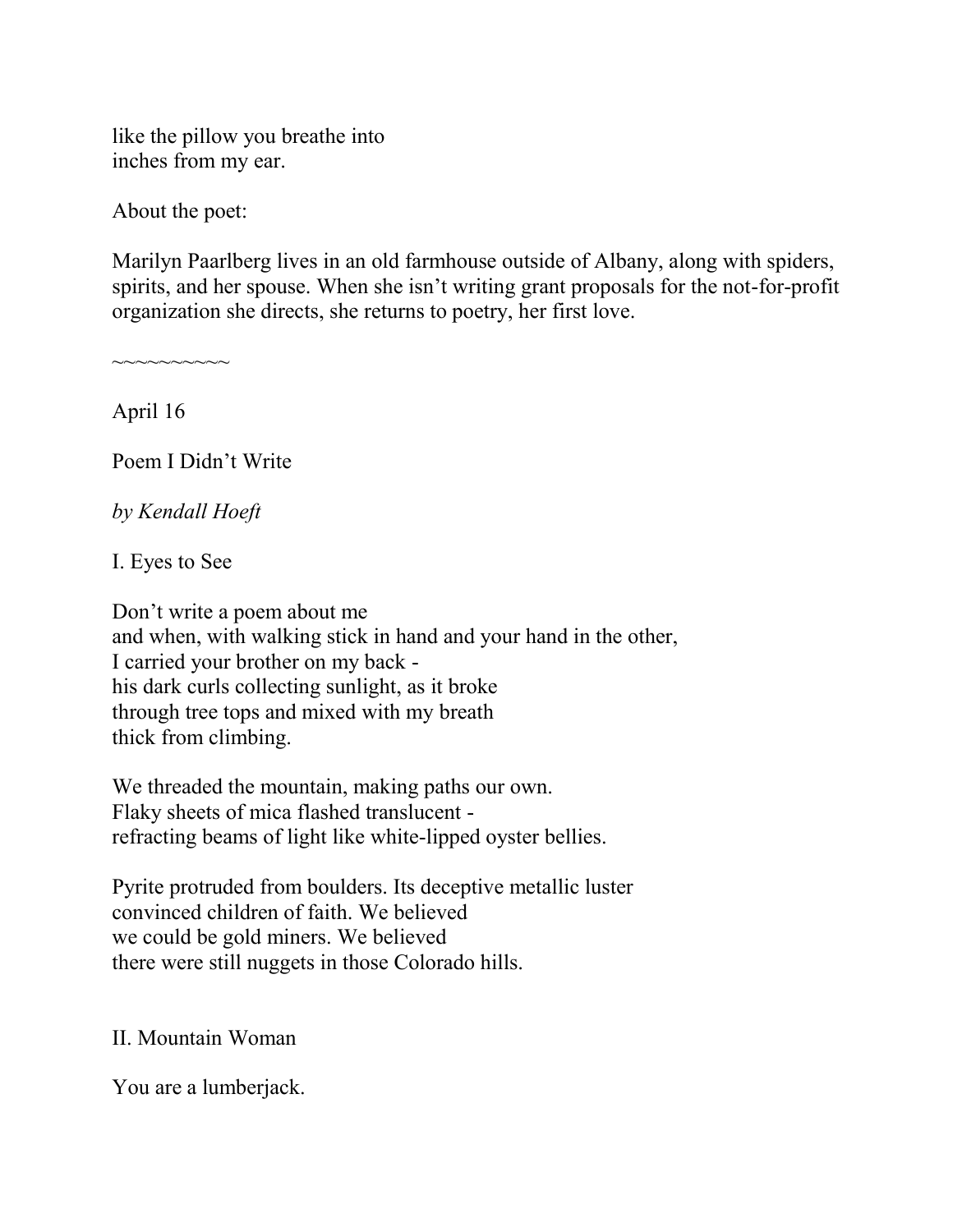You taught us to yell "timber," while pushing dead trees. You built a fort with a rope swing. You carried a picture book that warned which plants are poison. You sang hymns. We nibbled wild raspberries and honeysuckle. You showed us how to survive on the mountain.

III. Stuck

Don't write a poem about me and how in winter, when pipes froze, we would drink snow melted on the wood stove, how blizzard kept our family together inside, reading Proverbs and the Iliad and practicing Latin amo, amas, amat, and pretending we were Little House on the Prairie as we collected logs to burn.

IV. Detachment

Don't write a poem about me and those slow evenings we snuggled in your rocking chair.

I remember the smell of leather and earth. On your lap, I could tell you anything connected to you, like I was when I floated inside you.

I depended on you to provide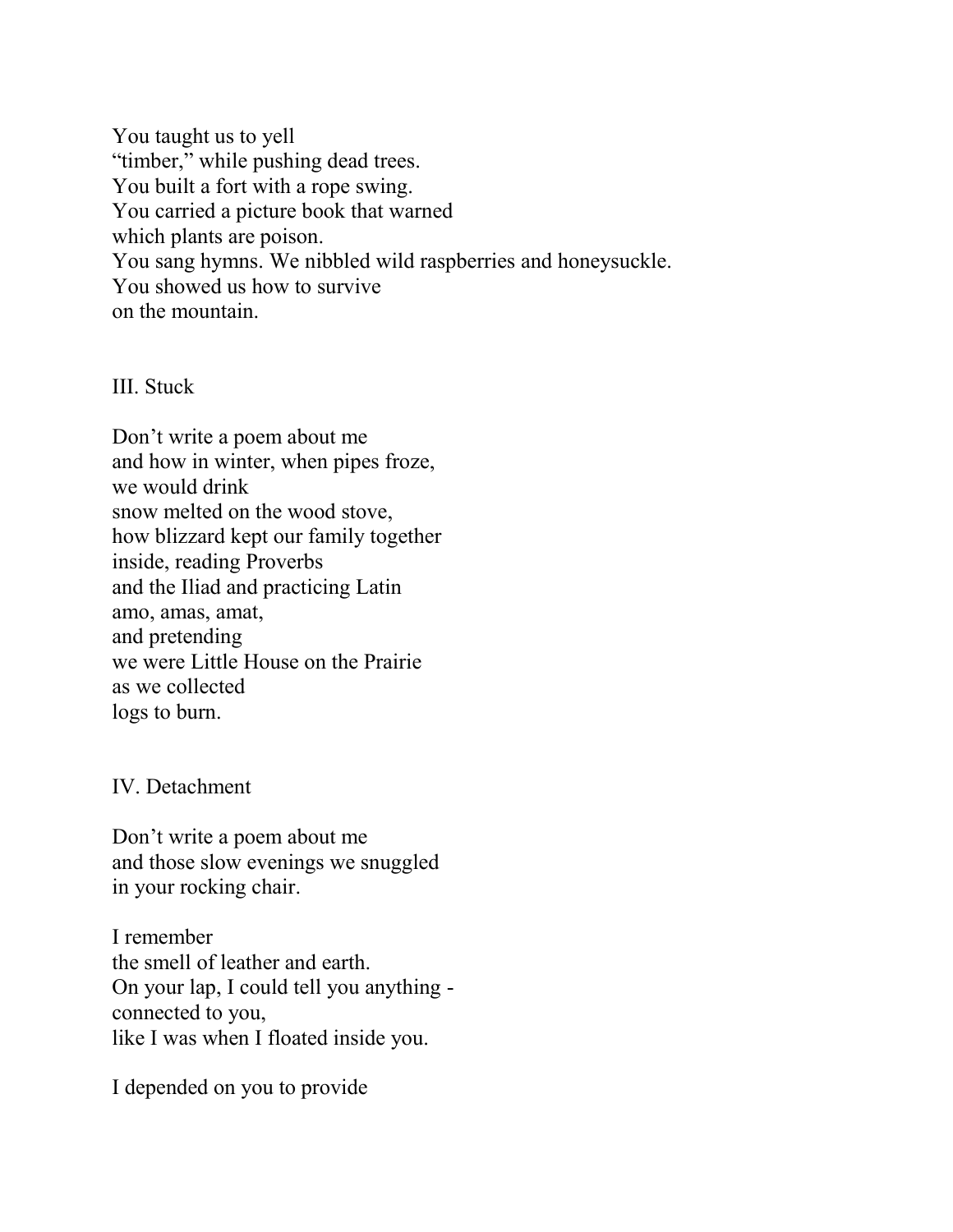answers. Until I began to answer my own questions. I wonder if it felt like rebirth or fracture like I was breaking off, out of you again.

I wonder now, if you can be happy with me, apart from you.

About the poem:

I had just finished writing a long poem, "Bathing my Father," about how I want to care for my Dad when he's old. After reading it, my Mom nervously quipped, "Oh, don't write a poem about me" (which of course became the title of this poem). Though she dislikes being the center of attention, she ended up with a poet daughter who finds her, and our memories together, too marvelous not to write about.

About the poet:

Kendall graduated from the University of Tampa's Creative Writing M.F.A. program and currently teaches writing online for Florida International University. Her recent poetry can be viewed in Bad Pony Magazine, Patient Sounds, Occulum, Anti-Heroin Chic, Leveler, Zin Daily, Z Publishing House's "Best Emerging Poets," Driftwood Press and on her Facebook page: www.facebook.com/kendallhoeftpoet.

April 17

~~~~~~~~~~

A Gift

*by Joyce Schreiber*

A poem comes as a surprise. It is the issue of a withdrawal From the noise which surrounds us. It comes at the slightest provocation, A smell, a sound,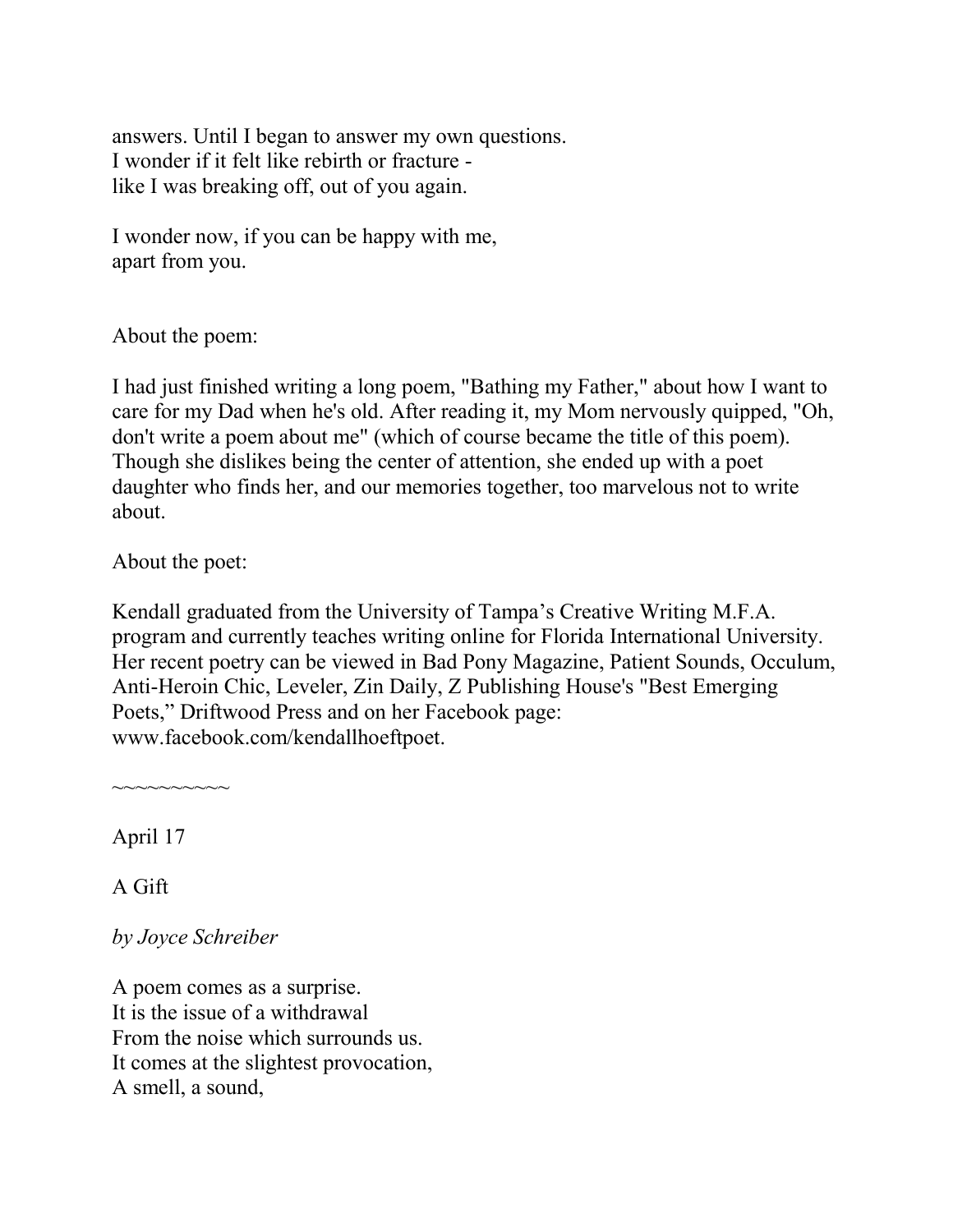A spider web spanning leaves of grass, A wild turkey crossing the back yard, An image that bursts Through the silence of forgotten memories.

It takes its own form, But is amenable to retooling and scrutiny. "Is that what I really meant to say? And is this the best way to say it?" It is an emotion lined up And worked like clay, So that fully shaped It reveals itself, Even to its messenger.

About the poet:

~~~~~~~~~~

Joyce Schreiber, a retired French and Spanish teacher, whose goal is to spend as much time as possible with her two grandchildren and to practice the four P's: poetry, pottery, piano and painting, lives in Voorheesville with her husband and two cats.

April 18

Still in November, Trout

*by Darby Penney*

Brightness and a touch of chill hone all the edges, trees jump against deep sky. You cast down into a shiver of stars, wind and sunlight on the water.

Beneath my feet, riverstones magnified past clarity, shapes on the creekbed more secret than silted water.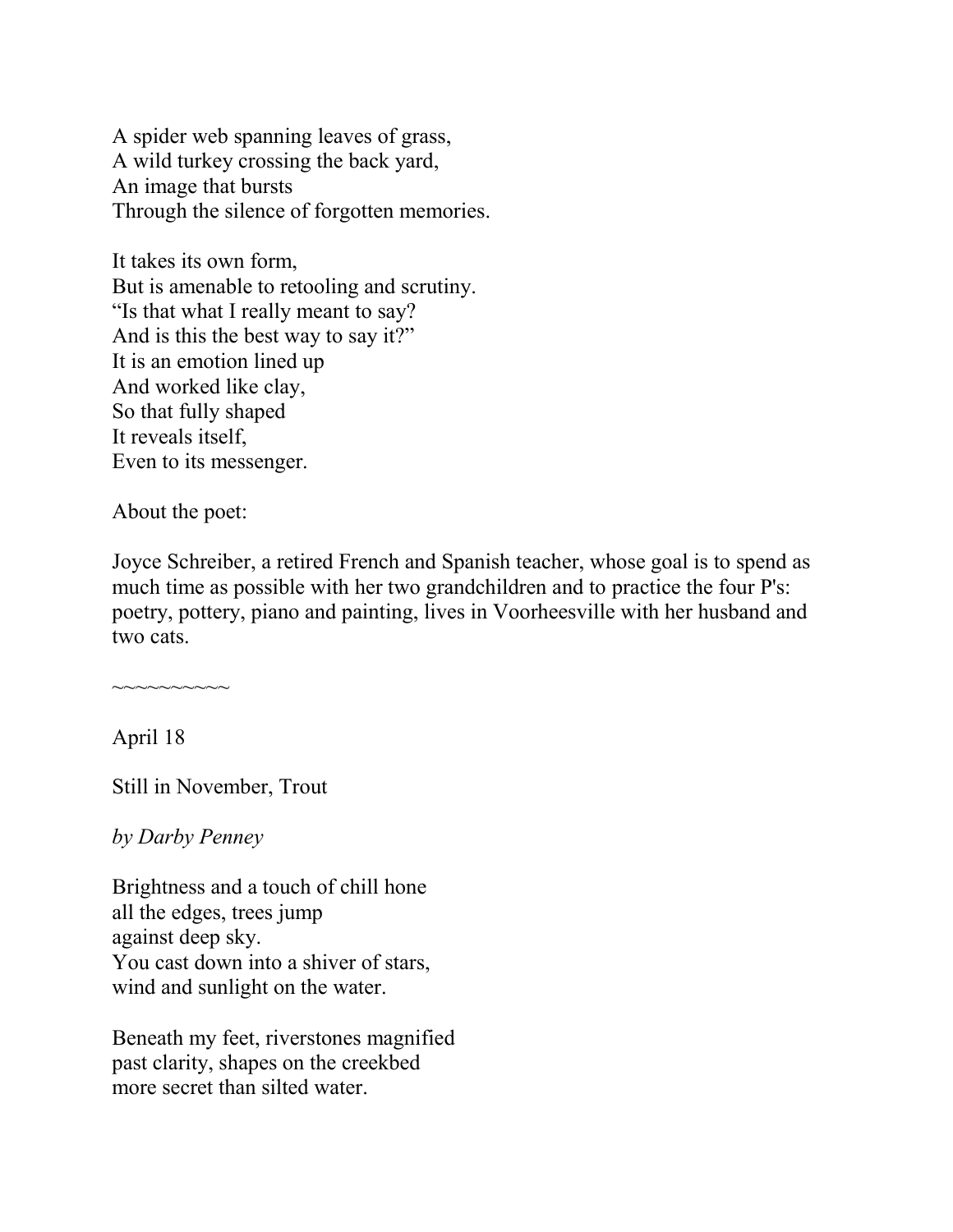Tangled moss on the bank whispers the way to old marshes, sighs of damp growing things fading. In the shallows, cattails chant to music not yet written, fastmoving water hums one strong note, I hear your call rolling. I slide back into the cool river, arc with the current, swimming in the deep of your voice.

About the poet:

Darby Penney, a senior research associate at Advocates for Human Potential, Inc., is a social justice activist living in Albany, NY, who serves on the boards of the National Association for Rights Protection and Advocacy and the New York Climate Advocacy Project. With her late husband, Ken Denberg, she founded and edited a literary journal, The Snail's Pace Review, and a small press, The Snail's Pace Press, from 1991-2004. Her poetry has appeared in The Emrys Journal, Blueline, Negative Capability, Groundswell, and other journals. With Peter Stastny, she authored The Lives They Left Behind: Suitcases from a State Hospital Attic (Bellevue Literary Press).

April 19

~~~~~~~~~~

Not To Fade Away

*by R. M. Engelhardt*

The universe Isn't made up Of light verse It's dark like Poetry

Is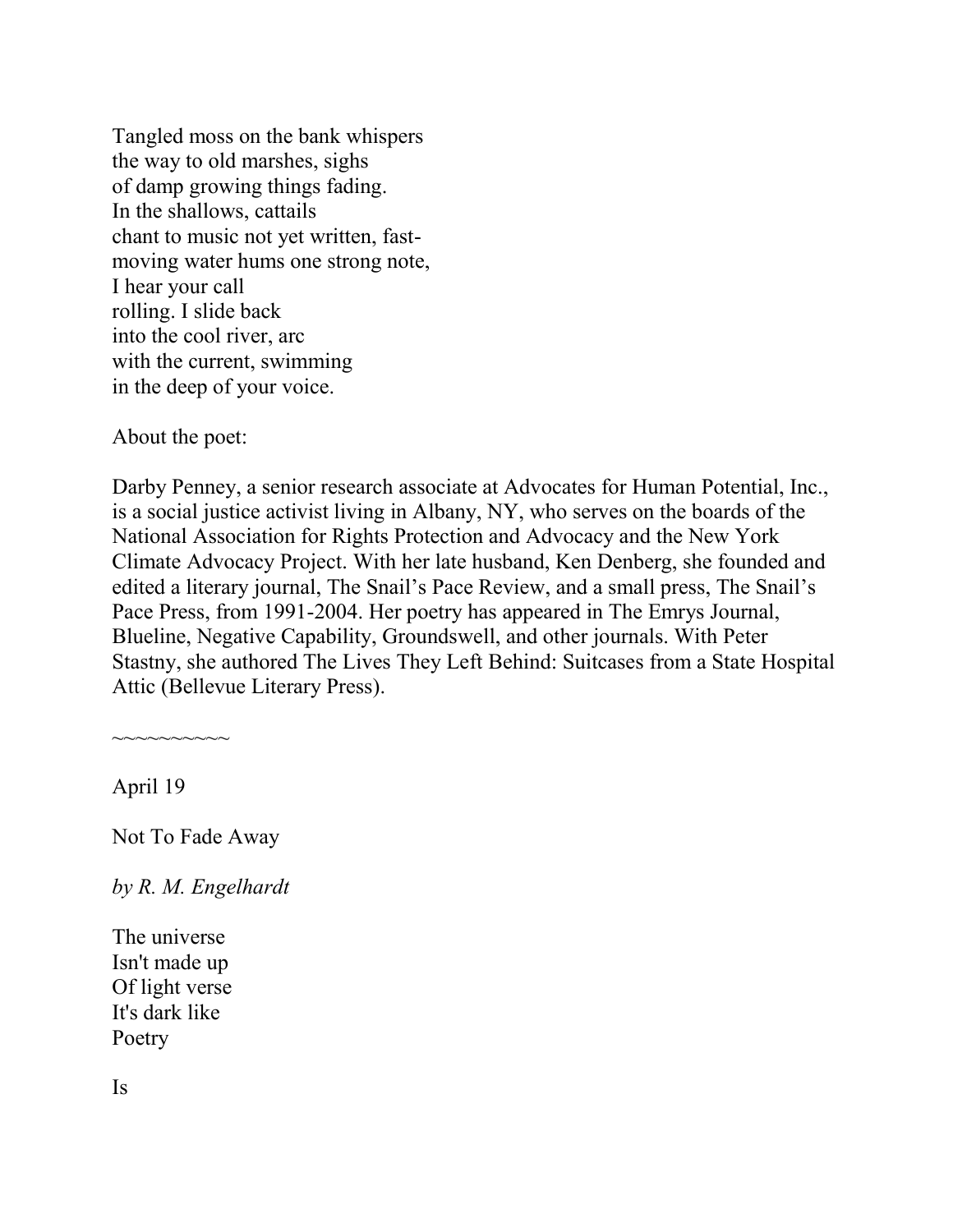In the day We work We strive In the night We become Animals Eyes searching For ourselves Remnants of Stars unending Under the vast Nothingness but Words Like the Poem the Sky a mystery Demanding Thought Not to Fade away But to Burn like an Ancient Fire Lost

In Translation

About the poet:

R. M. Engelhardt is a poet, writer, minister, and author who over the last 20 years has been published in such journals as Thunder Sandwich, Rusty Truck, Writers' Resist, Dry Land Lit, Hobo Camp Review, and many others. He currently lives and writes in Upstate New York where he runs the Troy Poetry Mission.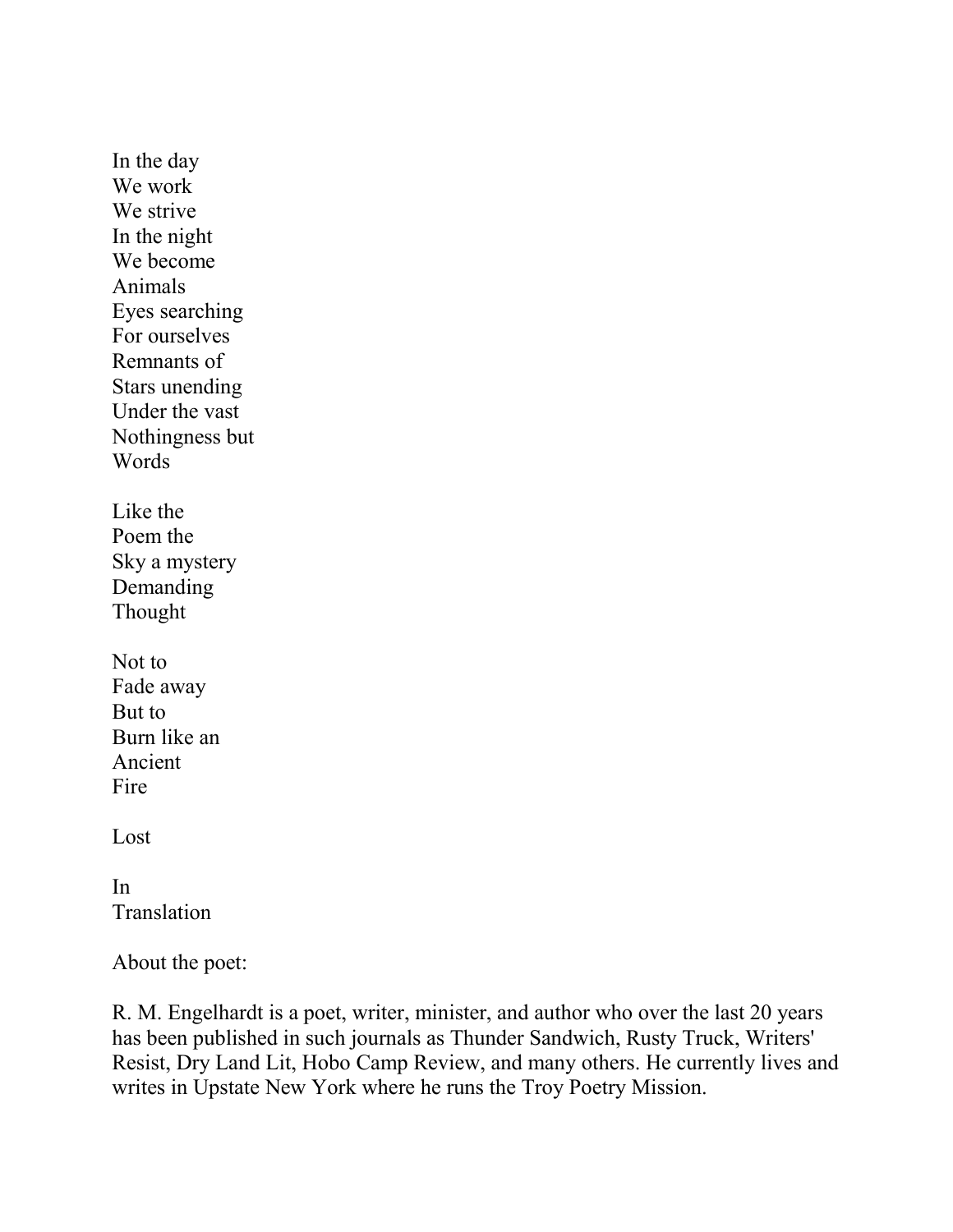April 20

~~~~~~~~~~

Full Moon Saturday

*by Phillip X Levine*

It's Saturday night And the moon has her high-beams on.

And down on the flats all the young slicks have their motors running tight and their hair combed sharp.

While up on the mountain it's rutting season And all the new dudes have their boots on high.

But I can no longer see in that kind of light. And I have no howl left.

And the shine is so close it's hot in your nose. And everyone stops to contemplate their next move.

But it's the moon's move, And with her one wide eye, she presses hard on everyone's pedal.

And I'm gone.

About the poem:

Nearly every full moon in Woodstock, NY a rather liberated crowd gathers near the top of Mead's Mountain Road around a campfire at the "Magic Meadow". You can imagine the rest.

About the poet:

Phillip X Levine juggles being dad to his delightful 14yr old daughter Piper, poetry editor for Chronogram magazine, president of the Woodstock Poetry Society, actor, stand-up comedian, computer consultant, tutor/teacher (math, writing, chess,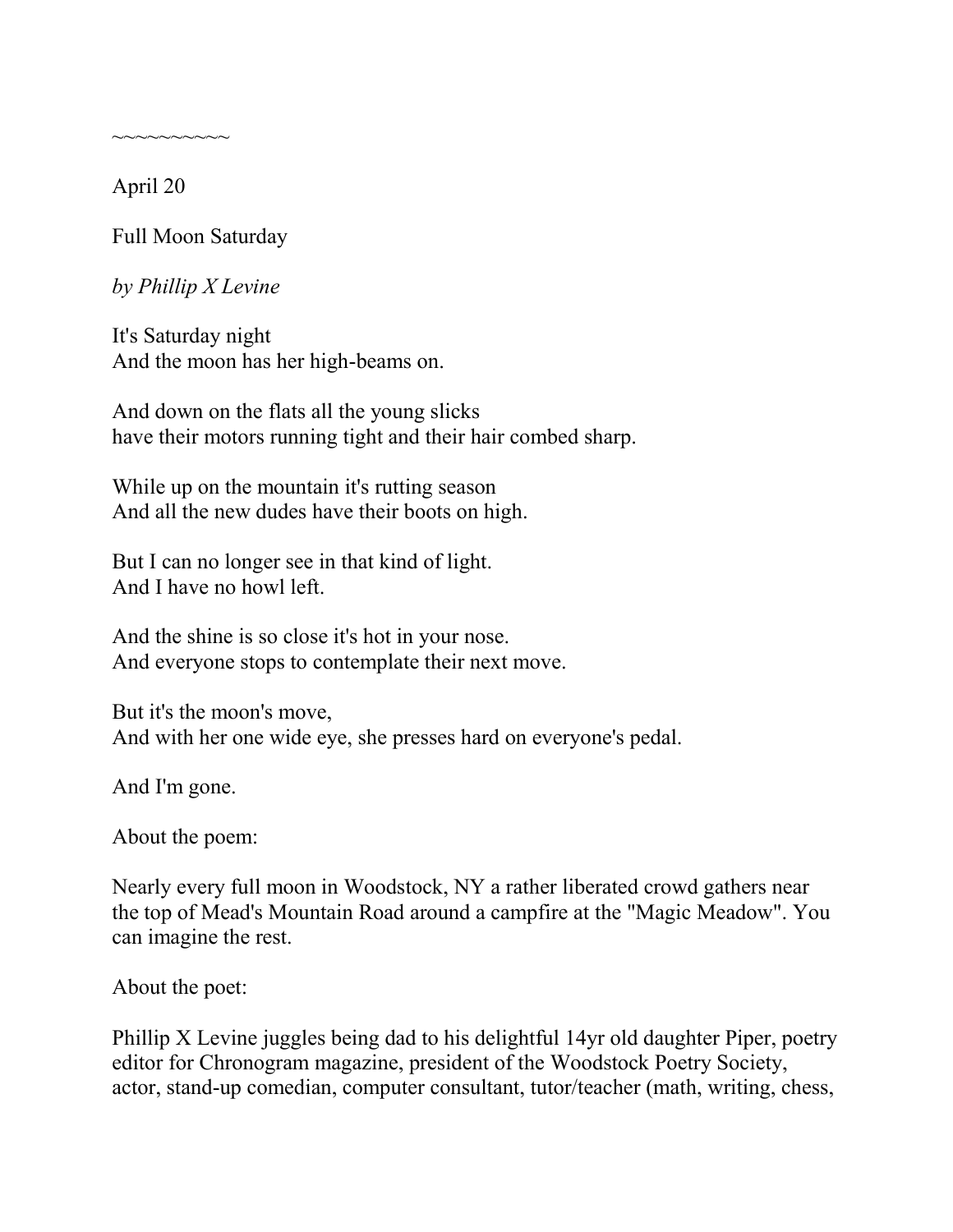…), general contractor, and a number of other balls and boulders. His prose poem "Soon" appears in Firewheel Editions' anthology An Introduction to the Prose Poem. Phillip hosts the WPS's monthly meeting on the second Saturday of every month - 2pm upstairs at the Golden Notebook Bookstore in Woodstock, NY.

~~~~~~~~~~

April 21

Dear Addiction

*by Hana Sheedy-Corrado*

you sweet-talked my sister with your sugar-coated words you took her away to your secret place you seduced her you hooked her again and again and again and again . . . and again

you ripped out her life . . . tore out her pages ruined her ruined me ruined people I love

she was never the same after that

she will never be the same

13 years have passed

13 years of detours 13 years of dead ends 13 years of false hopes 13 years of empty promises 13 years of lies of regrets of cruelty of sadness of bullshit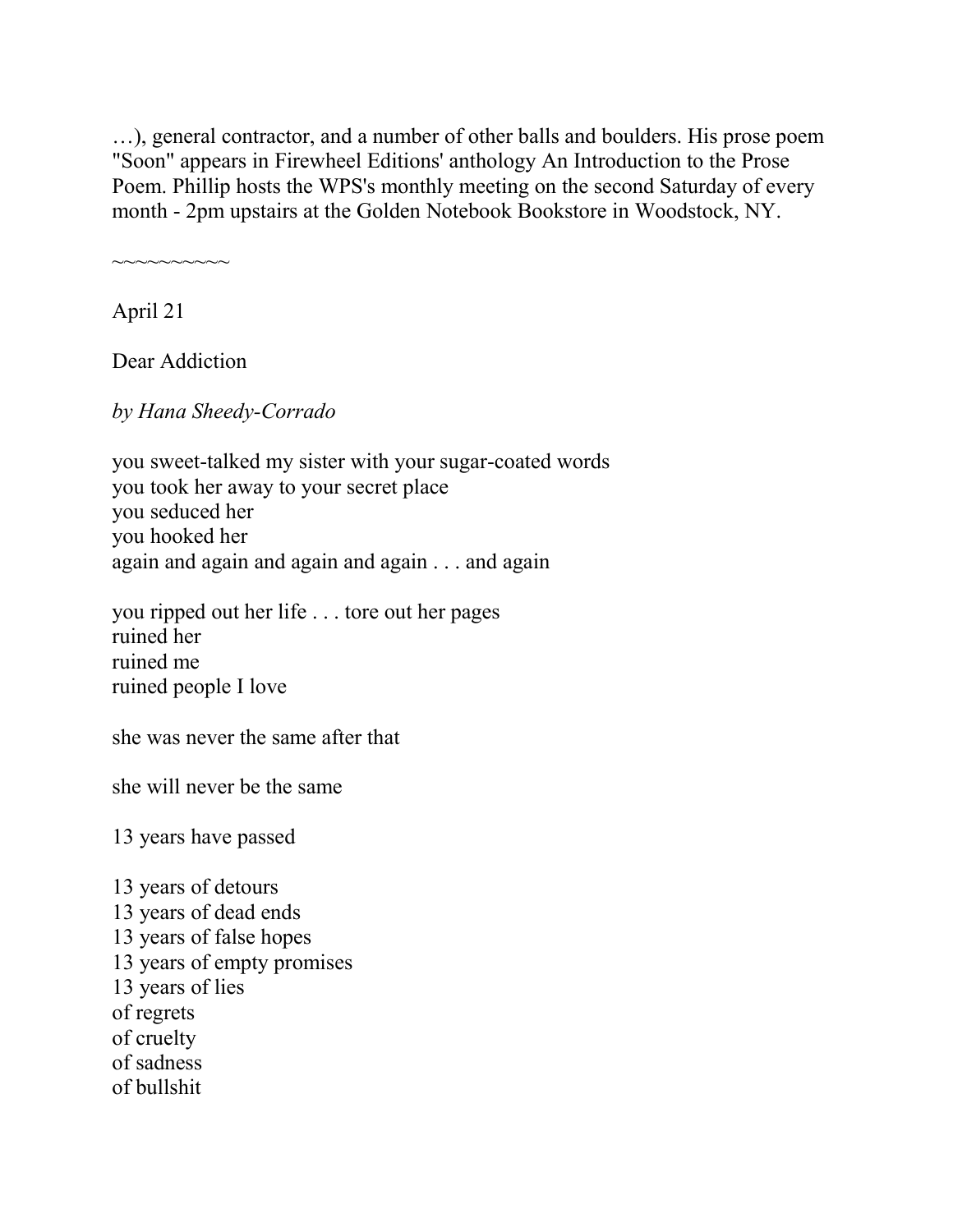of loss of manipulation of humiliation

13 years have passed

everything has changed

nothing has changed

Addiction:

you stole my sister you stole my role model you stole my best friend

Addiction:

I hate you

Addiction:

I will never forgive you

Addiction:

I want you dead

About the poet:

Hana Sheedy-Corrado will be moving to New York City to pursue a career in design.

April 22

 $\sim$ ~~~~~~~~

After Chagall's Painting "Lovers Under Lilies"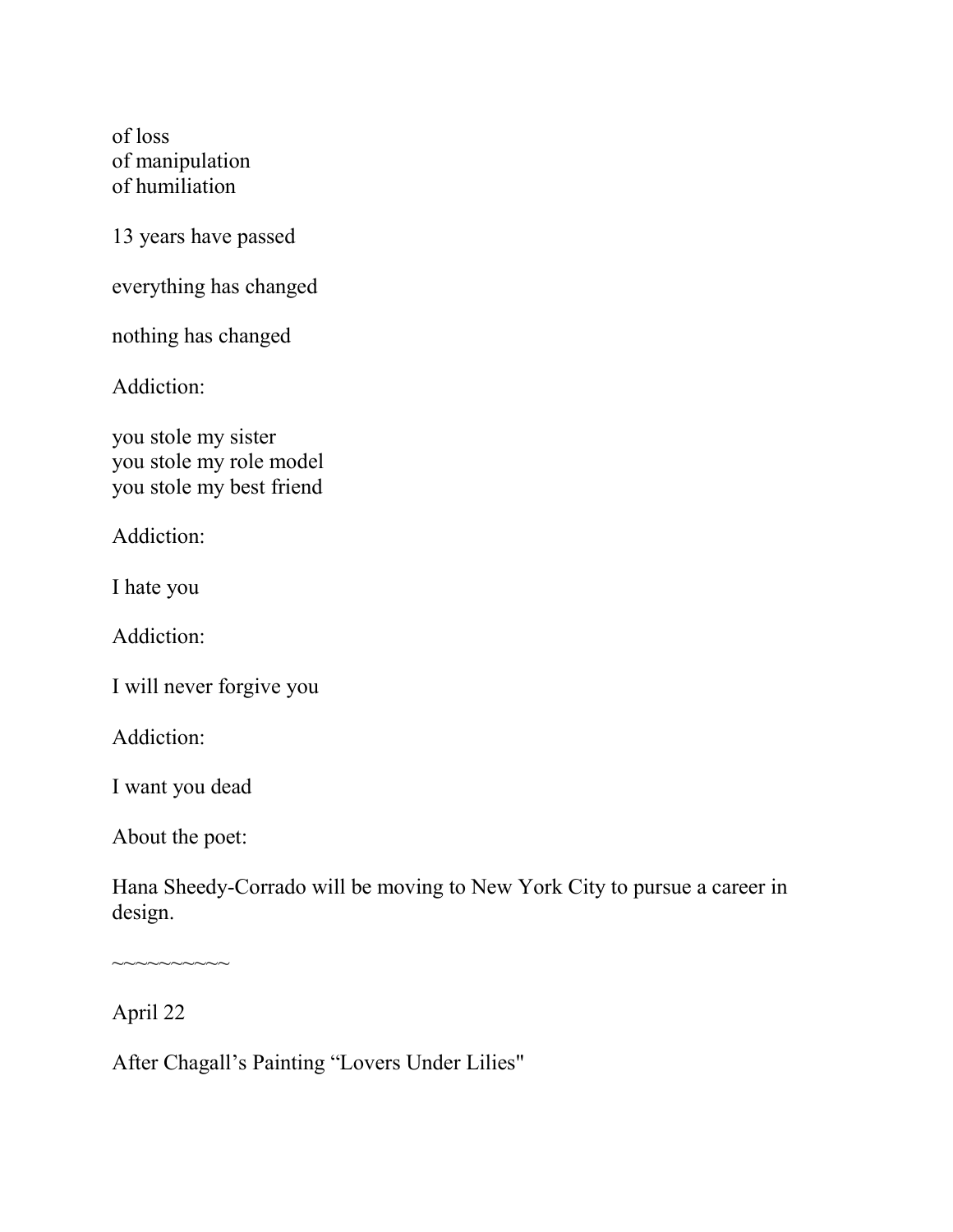#### *by Susan Joy Riback*

A man, grows lilies out of his open skull-pot, a woman's breasts shimmer like the sun and their embrace flourishes green over pink lips.

I see the faces of children running in from a field, eyes glassy shining golden smiles spinning with ghost pods, end of season.

A man, at the end of the path with disbelief, asks love to hold his dream while he blooms over, lilies falling

not just lilies, star dust rising in a sky of possibilities in a house watched over by the moon.

About the poet:

Susan Joy Riback received her BA from Antioch University, RN from Hahnaman University and studied with the National Association of Poetry Therapy. She continues to work as a poetry teaching artist and is a member of the Evergreen Poetry group.

April 23

~~~~~~~~~~

An Apology to All the Critters I Have Consumed in This Life

#### *by Debora Bump*

. . . and in my next life I will likely come back as a cow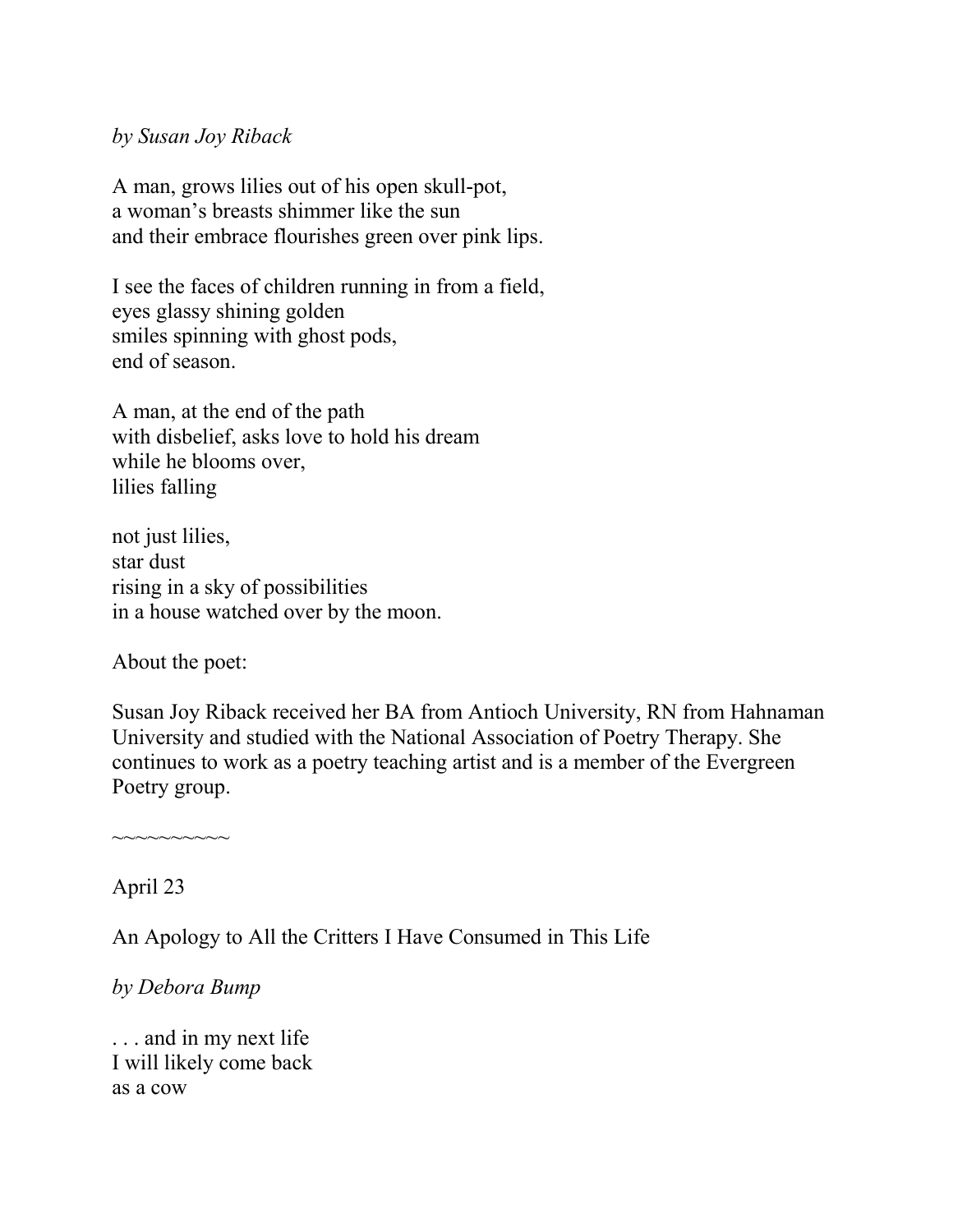likely not a cow from India to be held holier than thou worshipped and autonomously parading through poverty stricken streets past the starving homeless nor will my droppings be crafted and revered like Kingsford summertime coals to sear the flesh of the much less sacred goat or lamb

I will probably end up between a roll with cheese and ketchup via the drive through window and a pimply faced minimum wage teenager passed on to some poor bitch like me with mercuric blood pressure and a guilty as all hell conscience thinking about the marinated tofu in the fridge rotting away next to the organic spinach and beets the brown basmati rice from last week barely touched in its container

I will be on the opposite end of the food chain as he/she outstretches an arm to take their change and grabs the white bag with mass-produced pseudo food to feed that mercuric beast even more

this would be my karmic backlash butt-kicking of cosmic design

so I guess this would be an apology or at least the best I can offer at this particular time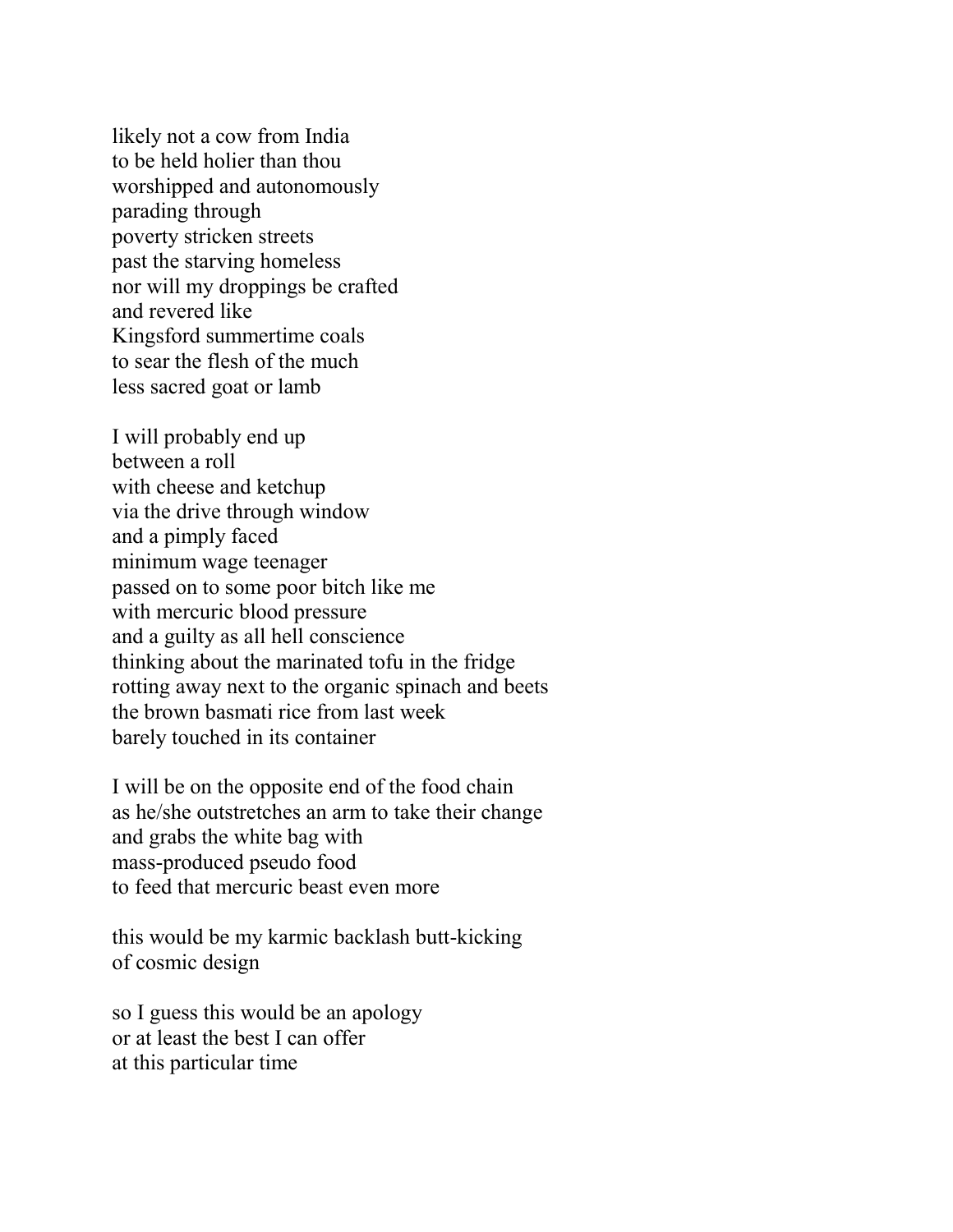About the poet:

Debora Bump struggles daily with the fact that she still eats meat. She shares her life with three spoiled felines, and a sexy death metal bassist, who somehow tolerates her undying love for the late and forever great, David Cassidy.

April 24

The Bronx River

~~~~~~~~~~

*by Brian Kennedy*

we follow the dark water through the zoo looking for its mouth

stuffing leaks out of an abandoned red couch over by the pelican roost

along the bank below West Farms Square I break a stalk of milkweed

shooter peas hang from disappointed limbs while white liquid drips

this is the exact spot where a reformed Bobby White broke through the ice

and left the cops standing alone in the centerfold of the *Daily Mirror*

About the poet: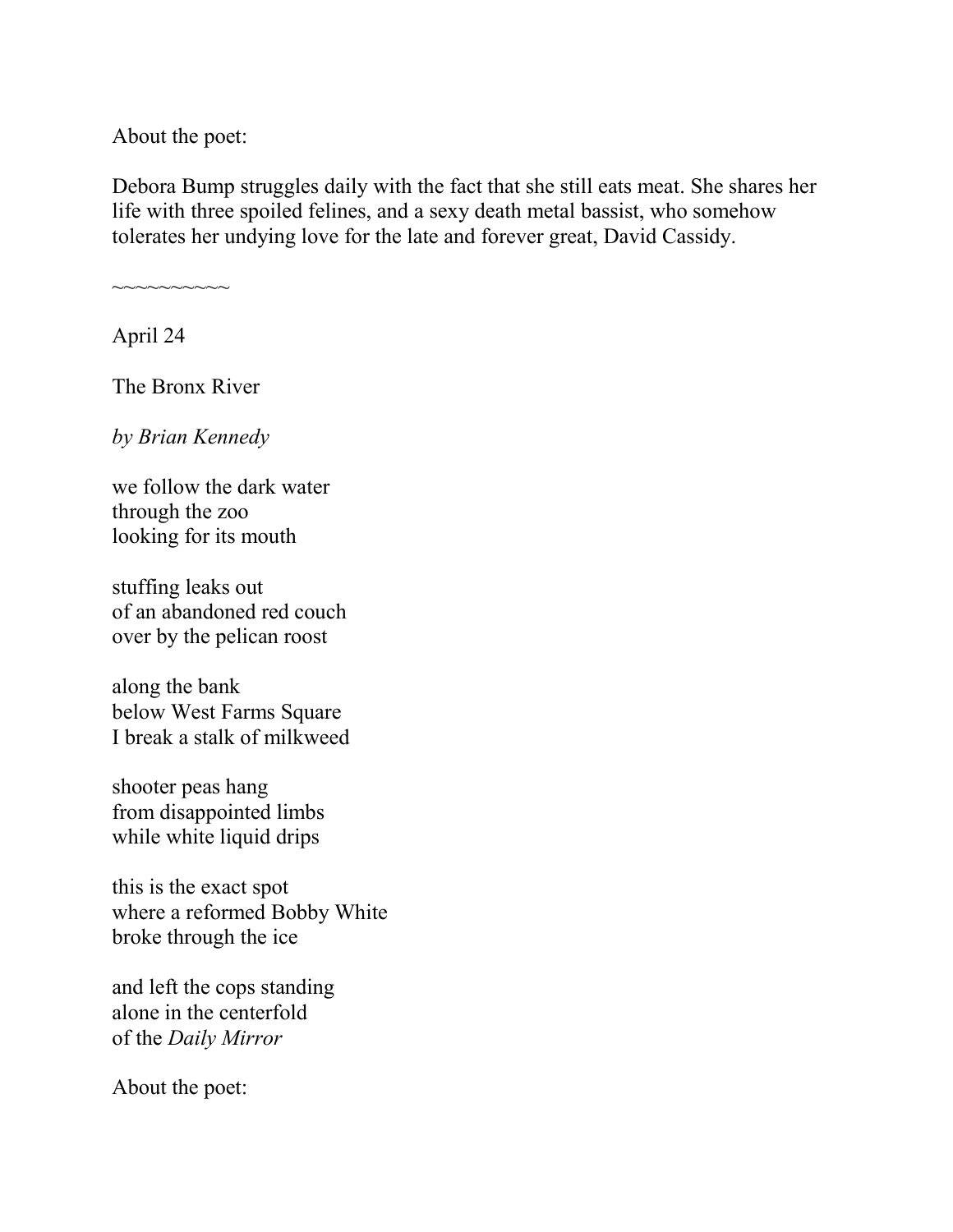Brian Kennedy is a writer and musician in upstate New York.

~~~~~~~~~~

April 25

My Father's Clothes

*by John Rankin (1936-2006)*

When I was young I wore my father's clothes. The sleeves that held his arms held mine a comforting embrace protection in a world that held my youth in veiled contempt.

I wore the clothes of country, school and trade, costumes for those masques that drive this mortal drama. Did I conform to them or they to me? Who knows? In time these too were laid aside.

And now I wear my father's clothes again. The wrinkled crepe of age that somehow lacks the comfort that I found when I was young and wore my father's clothes.

About the poet:

John Rankin was an environmental scientist, a painter, a potter, a poet - as he liked to say, *all with varying degrees of success* - and a respected member of the Voorheesville Library Poetry Group.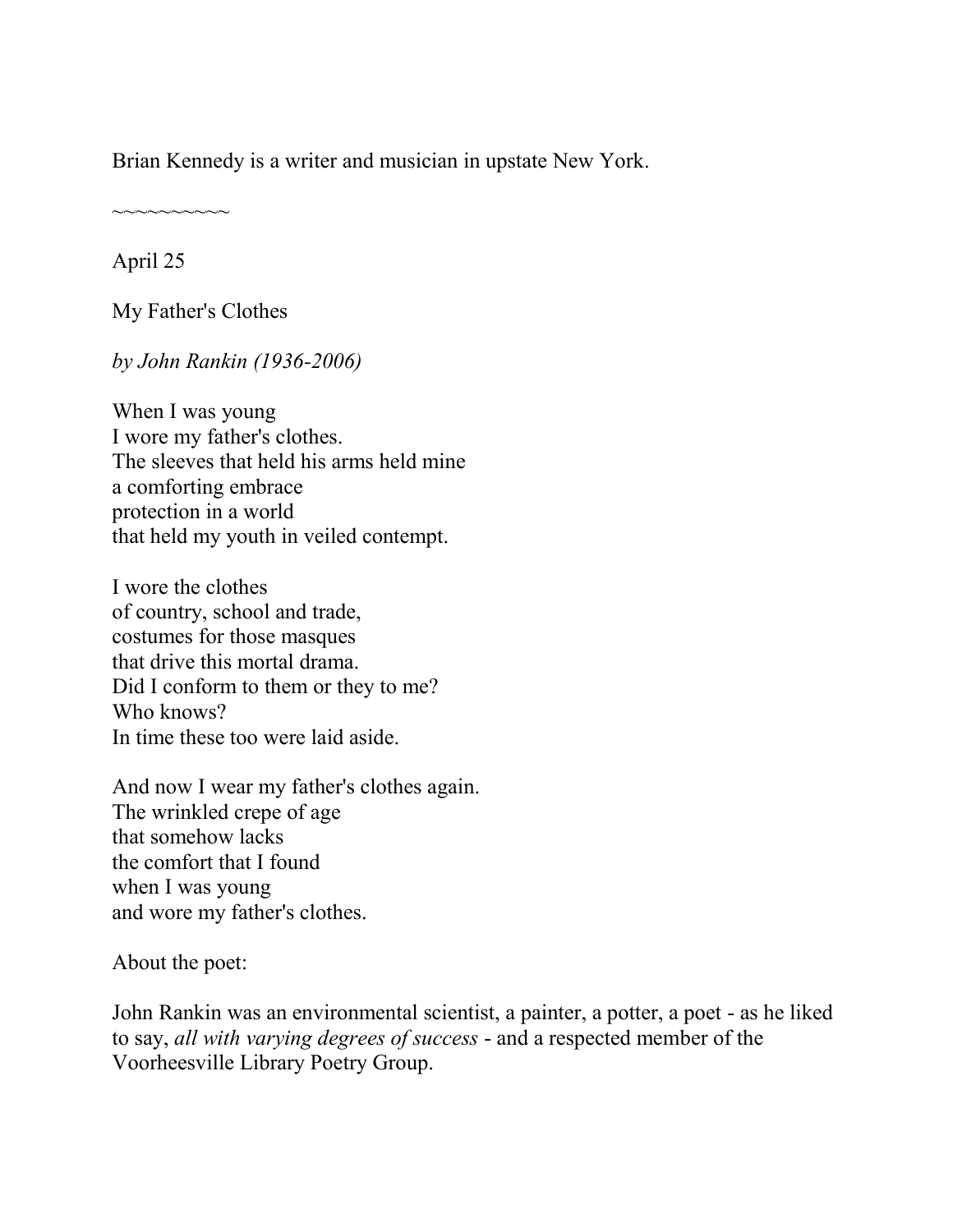April 26

~~~~~~~~~~

"rapture"

*by Joel Best*

in ocean's parlor our servants, their names forgotten, serve brushroot tea, turn their heads and swim into quick sandhours, to the great mother of the sea, her veil a doddering film, her prayers poorly defined circuits. numbered.

numb.

as we rest on the shore, casting shadows in acute angles. a process of geometry. a soft science beyond judgment to obscure the insubstantial bits, the dilly dots of weary eyes out of focus against wharf and wave. of last days.

in last lost.

brought to a skamble run in chase of closet truth, the gospel's latent coffers opened left and right, brimmed to the beyond with haunted threads pulled from orr-knots and spun into better twine than our sorry souls deserve.

we be.

in seclusion.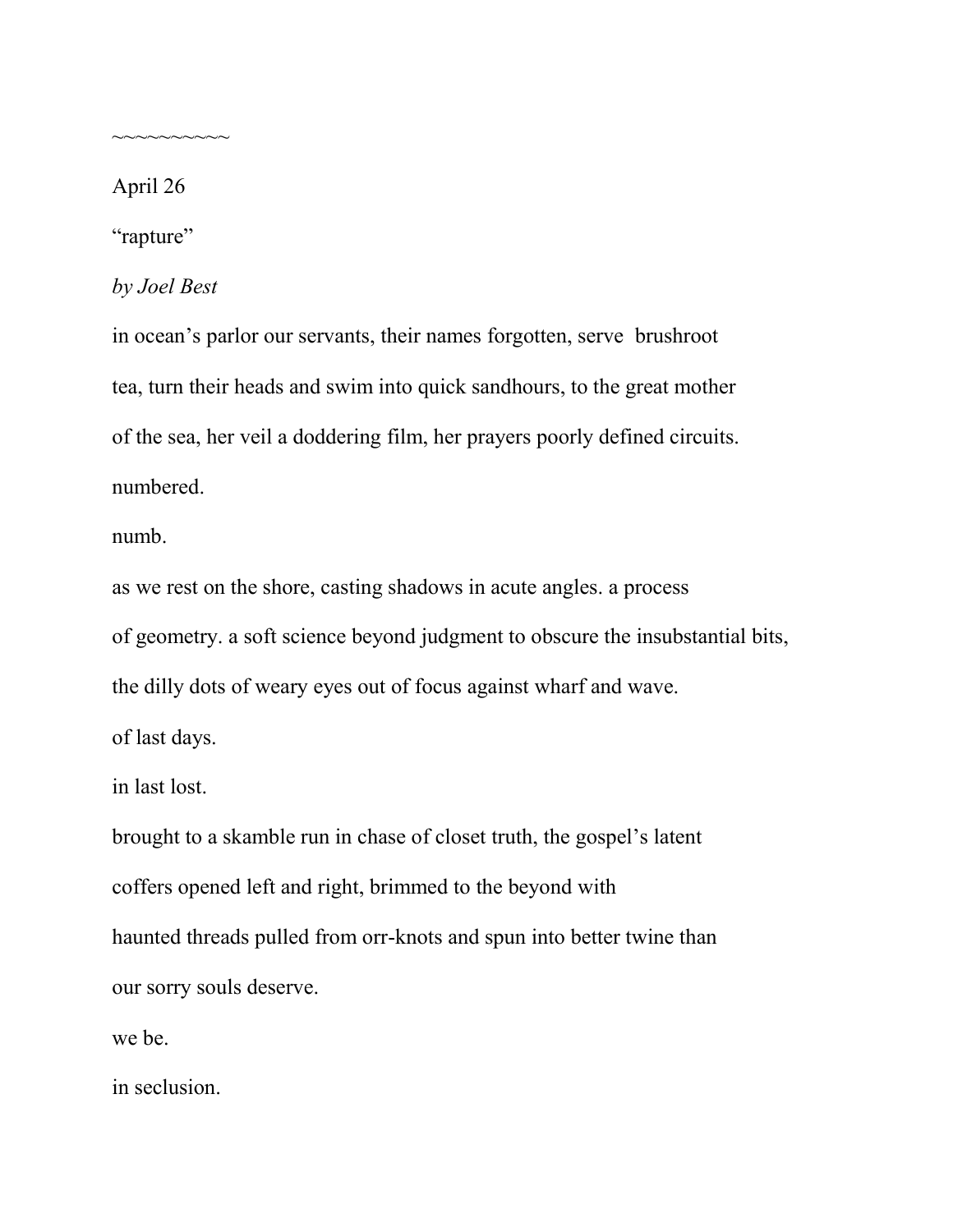succored.

patients of affliction. known by names forged from a more involved logic.

an impertinence of activity, counter-intuitive to regret. because we are tired

of watching tides. because we would rather pursue the metronome's steady

hum. because we are in love with twilight.

which fills our hands with  $+$  signs.

and when the hands are used up.

elbows.

About the poet:

Joel Best has published in venues such as Atticus Online, Common Ground Review, Crack the Spine and Apeiron Review. He lives in upstate New York with his wife and son.

April 27

~~~~~~~~~~

Racetrack on Birthday

*by Cheryl A. Rice*

Happy Birthday call, made in daylight, I catch him handicapping the first race. Probably he stands near the paddock, or done there, is settled into grandstand bleachers, comparing stats, trainers, last times out.

"Happy Birthday!" I chirp, assume he'll know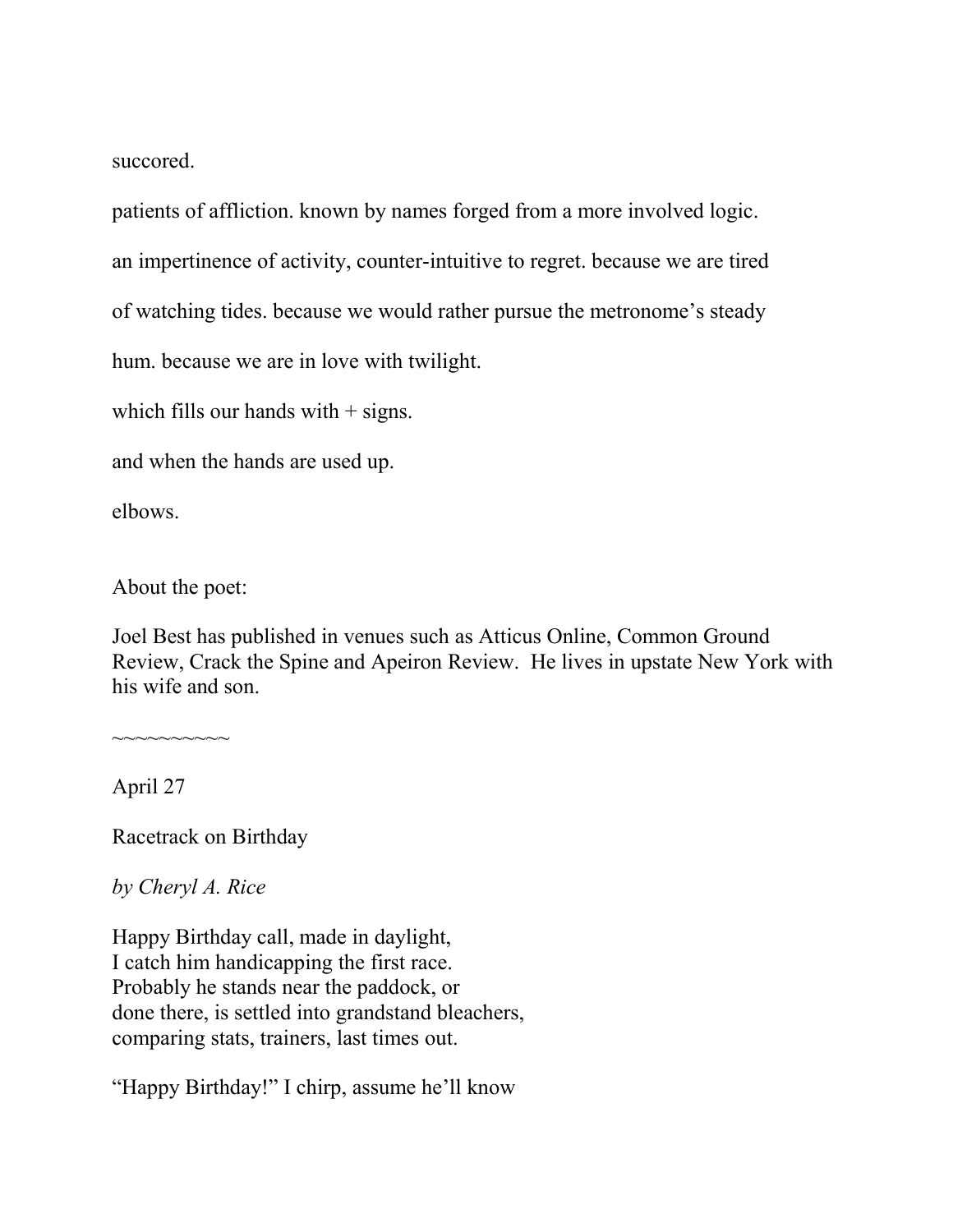from the number on his phone who it is. "Ah, thank you very much," he says, hesitant, lets my voice sink in to confirm his hunch. "Are you doing anything special for you there?" "Yeah, they let me in!" he laughs.

It is too early I hope, not five o'clock yet, but in Tampa, time does stand still. "We're having dinner with the Little Rice family." He means my nephew and his wife, and their son, still impossible to me.

When I was born, my father nineteen. I had a great-grandmother of my own. My father's seventy-six today, and falling behind on the far turn.

"I could've been somebody," he says in his best, unconvincing Brando voice. "I could have been a contendah." "You are somebody," I remind him, "just not a movie star." I stopped waiting for Pulitzer to call a long time ago myself, but still leave the light on.

We say our goodbyes. I leave him to the racing form, the tropical silks, sunlight flashing on the starting gate. I leave him to guess at how the first race will go. I return to the dishes, the unmade bed, a blank computer screen, our dreams rebounding off the soggy turf.

About the poet:

Cheryl A. Rice is founder/host of the now-defunct "Sylvia Plath Bake-Off." Chapbooks include Moses Parts the Tulips (2013: APD Press), and the upcoming Until The Words Came (2019: Post Traumatic Press), co-authored with Guy Reed.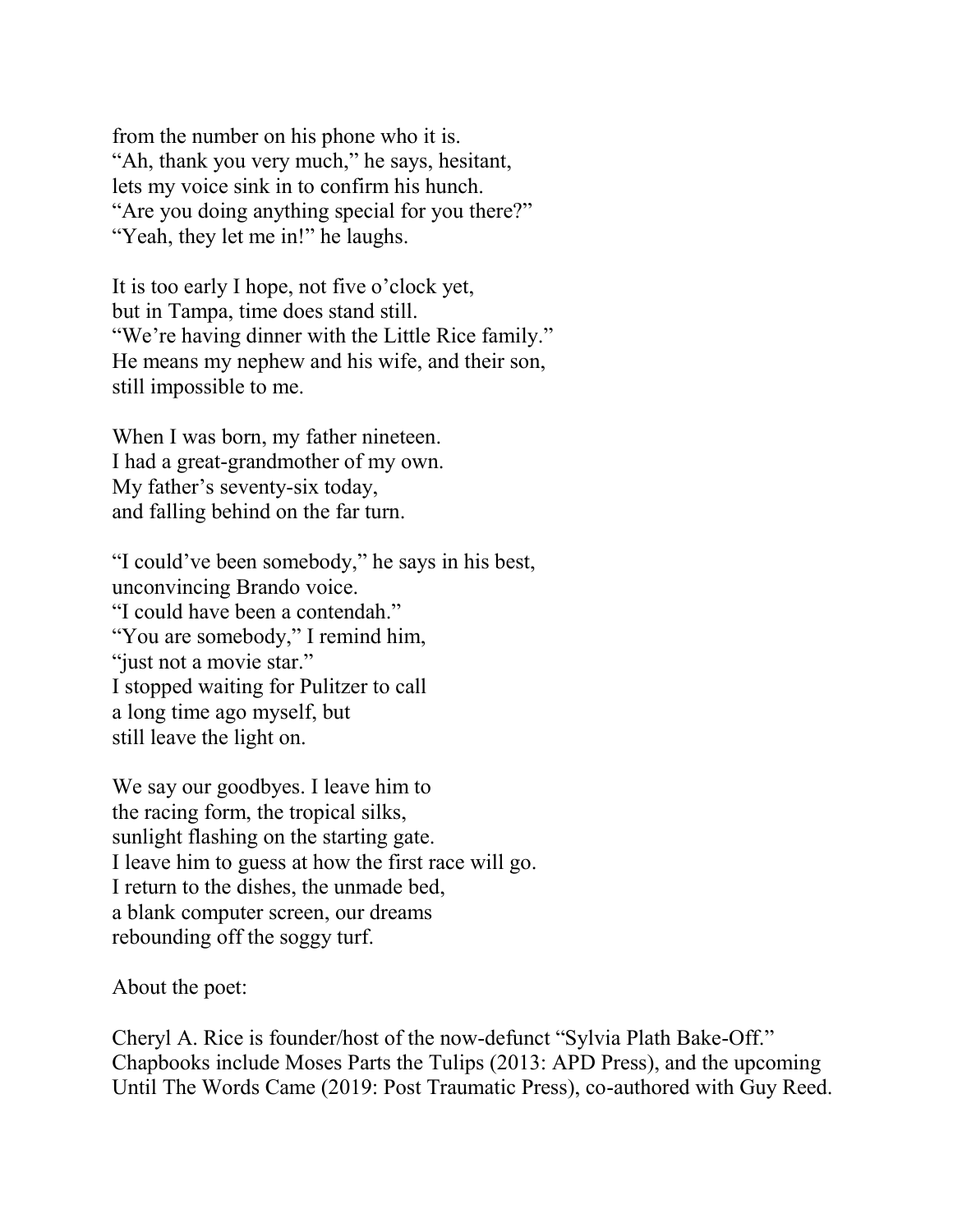Rice took First Prize in the 2016 Stephen A. DiBiase Poetry Prize. She blogs at www.flyingmonkeyprods.blogspot.com.

~~~~~~~~~~

April 28

1923, Albert Einstein Invents Birds

*by Ken Denberg (1951-2018)*

Something to enter air, call this bunting, equal to fish but opposite they dart as acrobatic when changing motion. Feathered, airy, beaks for browsing, hunting. To brew this pure magic: his mind plus heart, no fur, teeth or arm this contemplation. Yardbirds and salty gulls, even herons sail: similar in random sizes and scale.

Wildfire color took our inventor, delight; worms to jay, mayflies to swallow. What shrill notes to match them he must have heard, every one distinct in nest and splendor. Second best, a surer batch won't follow this speed of light. His favored, bluebird. It is not known if Birds is what he meant, what matters now is result not intent.

About the poet:

Ken Denberg was a well-published poet, winemaker, blueberry farmer, and retired English instructor who lived in Albany and Cambridge, NY. Originally from South Carolina, he received a Doctor of Arts from the State University of New York at Albany and an MFA from the University of Oregon. With his wife Darby Penney, Ken founded and edited a literary journal, The Snail's Pace Review, and a literary small press, the Snail's Pace Press, from 1991-2004. His poems appeared in Shenandoah, Tri-Quarterly, OffCourse, Southern Poetry Review, The Agni Review, and many other journals.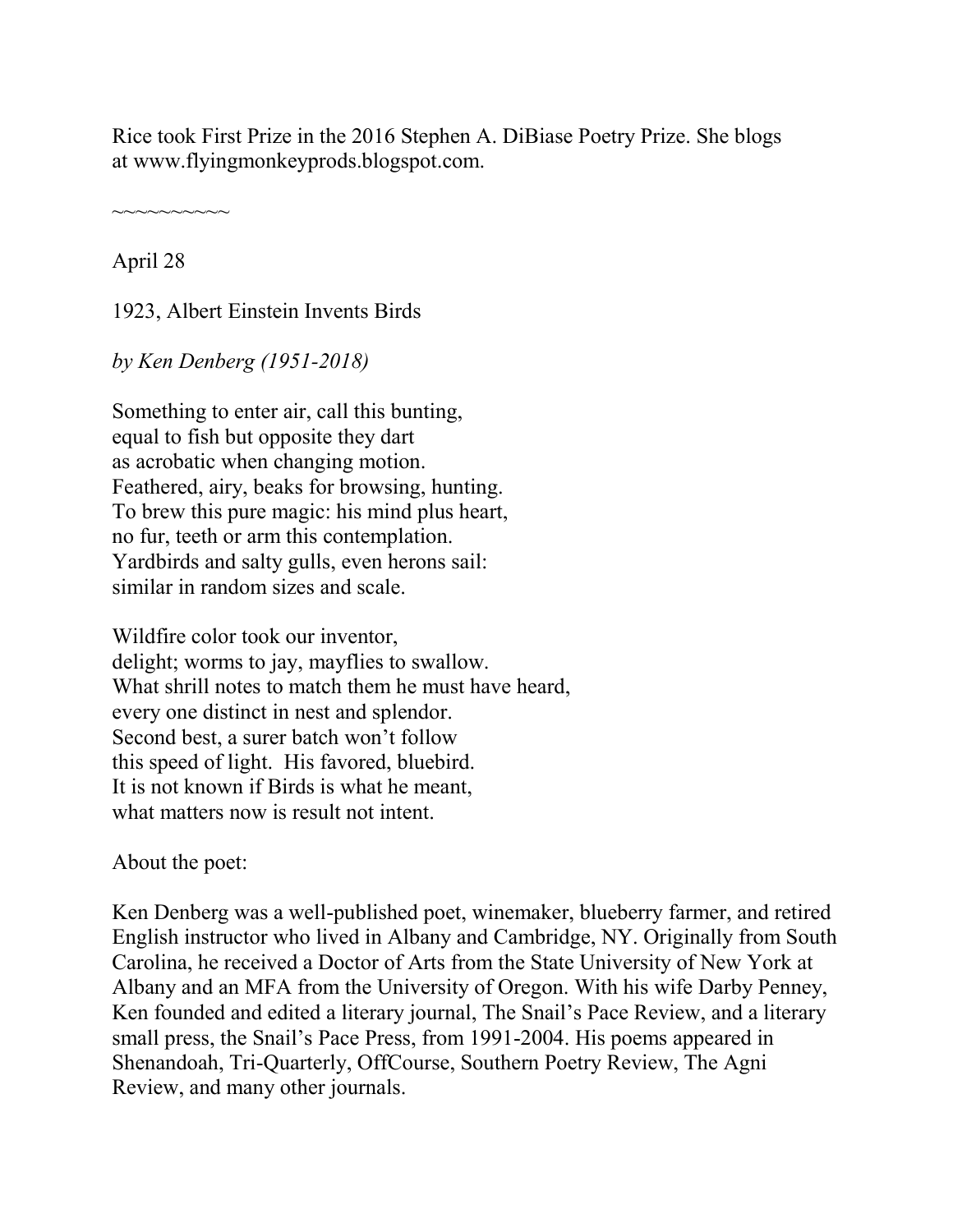April 29

~~~~~~~~~~

Red Hand and Mammoth: *If This Is a Man* Chauvet Cave

#### *in memory of Primo Levi*

*by Alifair Skebe*

Outside the cave, honeybees dip in clover. Their tiny bodies ravage sweet nectar. Flower seeds cast from dying husks germinate in dirt, a rich mess of stalks and skin, of time decomposed, the *quintessence of dust.*

Inside, images daubed in natural pigment dance across an undulating stone wall, revering the herd, both predator and prey. One hand appears inside the hand-drawn herd, its fingers haloed in blood red ochre.

A portrait of the artist before he raised a hand against himself. *If this is a man,* whose finger-bones articulate the golden mean, the same as yours and mine, whose hand captured the herd, drew its wilds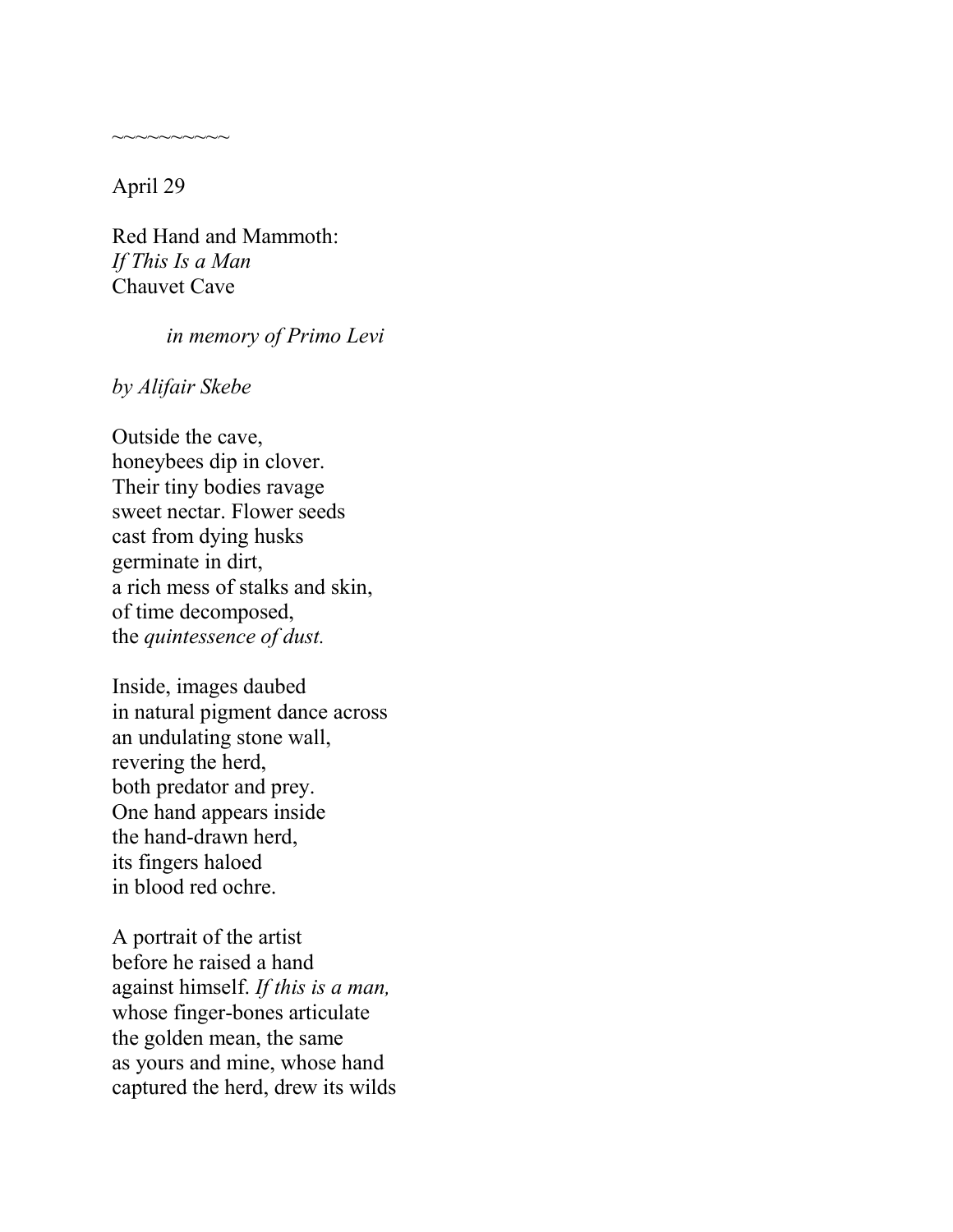into civilization, then, perhaps, he lived with a difference.

Never seeing the mirror nor entering its convoluted incest of self, he gave unto the world a sign; of man, woman, child; whose solid forms fade in soundless time. We, then, are seeds cast of that source, bequeathed a notion, distant, faint. Hear it. Gratitude is the greatest gift. Beautiful as the honeybee, as the dirt.

About the poem:

This ekphrastic poem is inspired by Shakespeare's *Hamlet* and Primo Levi's *If This Is a Man,* translated into English as *Survival in Auschwitz.* Having grown up with the Catholic faith and its strict prohibition against suicide, I was looking to find a way to reconcile the humanity of suicide through dealing with the historical mark that artists and writers leave for the future. I was particularly interested in writing from a panoramic viewpoint, and then zooming in like a visual lens.

About the poet:

~~~~~~~~~~

Alifair Skebe is a poet and visual artist living in Rhode Island. She is author of four books of poetry and holds a PhD in literature.

April 30

Fate

*by Diana Edwards*

I once stood here, before I ever stood here

Images trigger what was . . . but never was